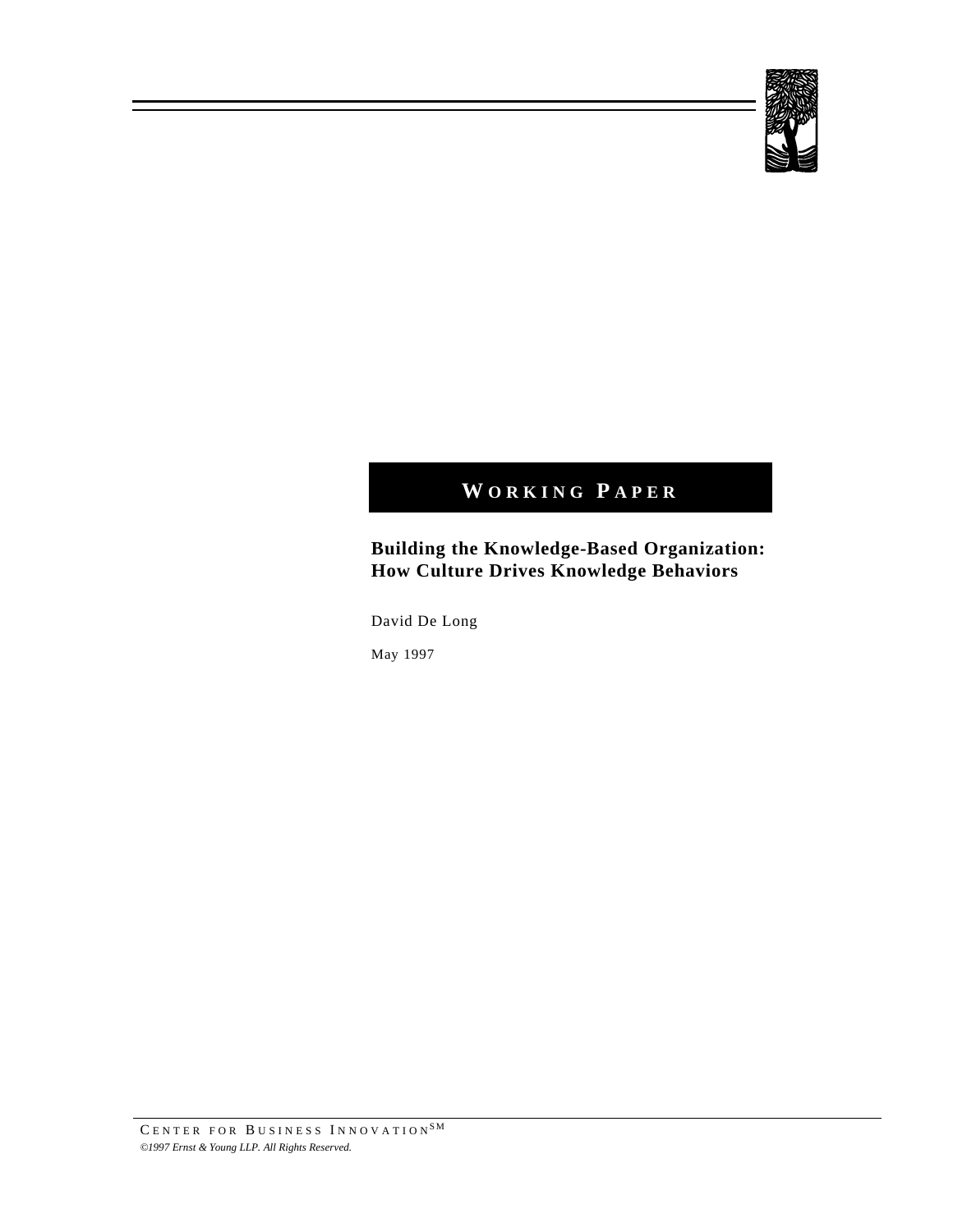

*"This knowledge initiative is not a culture change project. It's just that our culture is in the way of what we want to do, so we've got to change it."*

 *knowledge manager, manufacturing company*

Any knowledge management strategy designed to improve business performance must address three components: (1) the work processes or activities that create and leverage organizational knowledge; (2) a technology infrastructure to support knowledge capture, transfer, and use; and (3) behavioral norms and practices — often labeled "organizational culture" — that are essential to effective knowledge use.

Even though the economic incentives are becoming clearer and technological capabilities now exist to support knowledgebased organizations,<sup>1</sup> pioneers in knowledge management are finding the behaviors supported by their existing organizational cultures to be a major barrier to this transformation. Our premise is that organizational knowledge and culture are intimately linked, and that improvements in how a firm creates, transfers, and applies knowledge are rarely possible without simultaneously altering the culture to support new behaviors.

Although we recognize that culture also affects technology systems and work structures, as indicated in Figure 1, this paper focuses on how culture impacts behaviors related to knowledge use. Specifically, our purpose is to propose four ways in which culture and knowledge are linked. By understanding how culture influences knowledge in their organizations, managers can then ask diagnostic questions that will suggest specific actions for adapting the organization's culture to support the behaviors needed.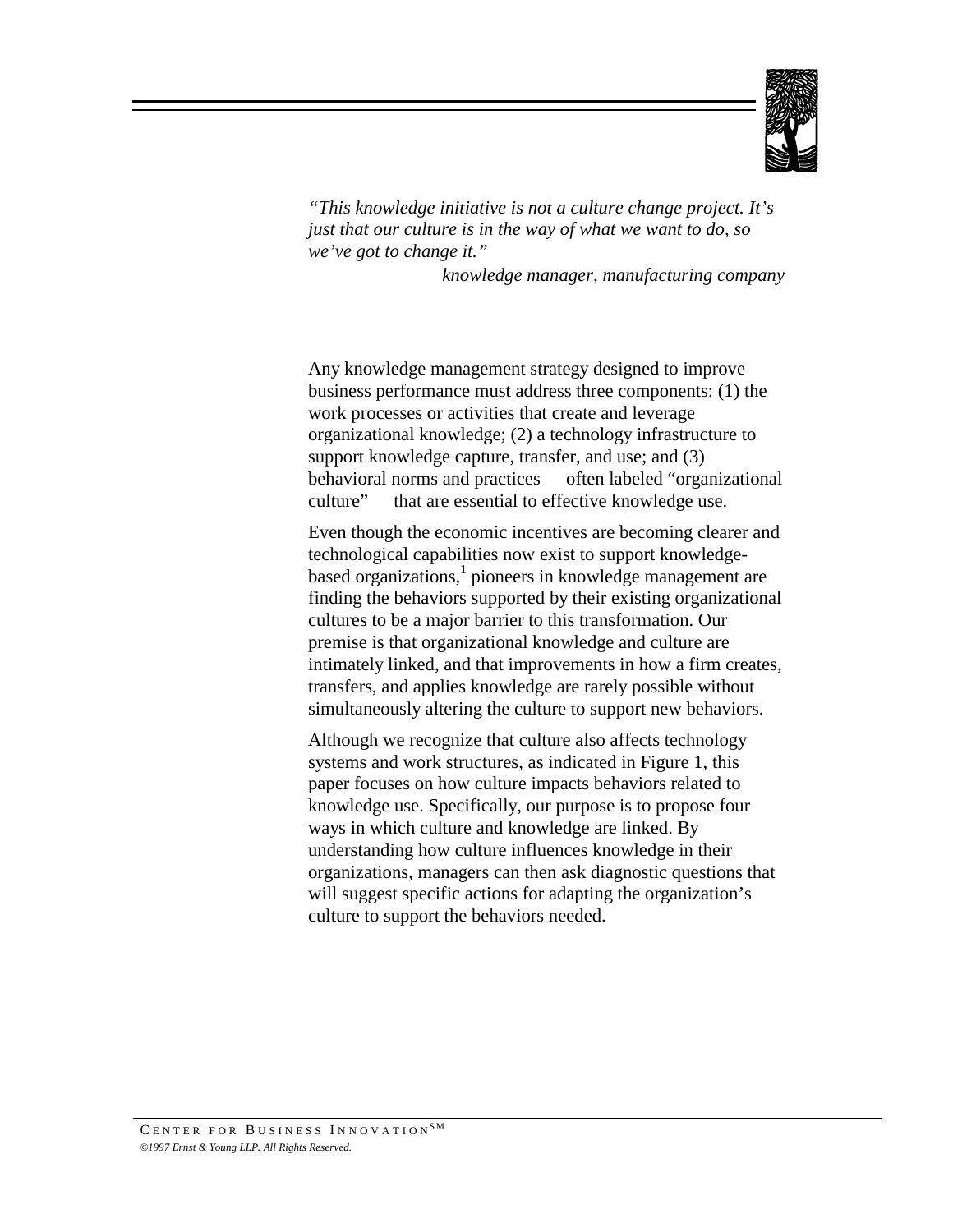



Whether the objectives of a knowledge management strategy are to improve operational efficiencies, enhance organizational learning, intensify innovation, or speed up response to the market, a culture change strategy designed to shift behaviors and practices is a critical part of almost any knowledge initiative. The CEO of Buckman Labs, a specialty chemical company, learned this when his firm installed a knowledge network to support global sales and marketing efforts. Reflecting on the experience, CEO Bob Buckman said, "What's happened here is 90% culture change. You need to change the way you relate to one another. If you don't do that, you won't succeed."<sup>2</sup>

A multi-billion dollar international engineering and construction company invested hundred of thousands of dollars making knowledge management a centerpiece of its new business strategy. However, while designing new crossfunctional business processes and installing technology to support them, senior management only paid lip service to the need for culture change. As a result, the initiative failed. The firm's dominant engineering culture refused to support the new processes proposed by the strategy and, as a result, there was little behavioral change in how knowledge was shared globally across projects. One manager responsible for the implementation concluded, "The culture is a huge problem. As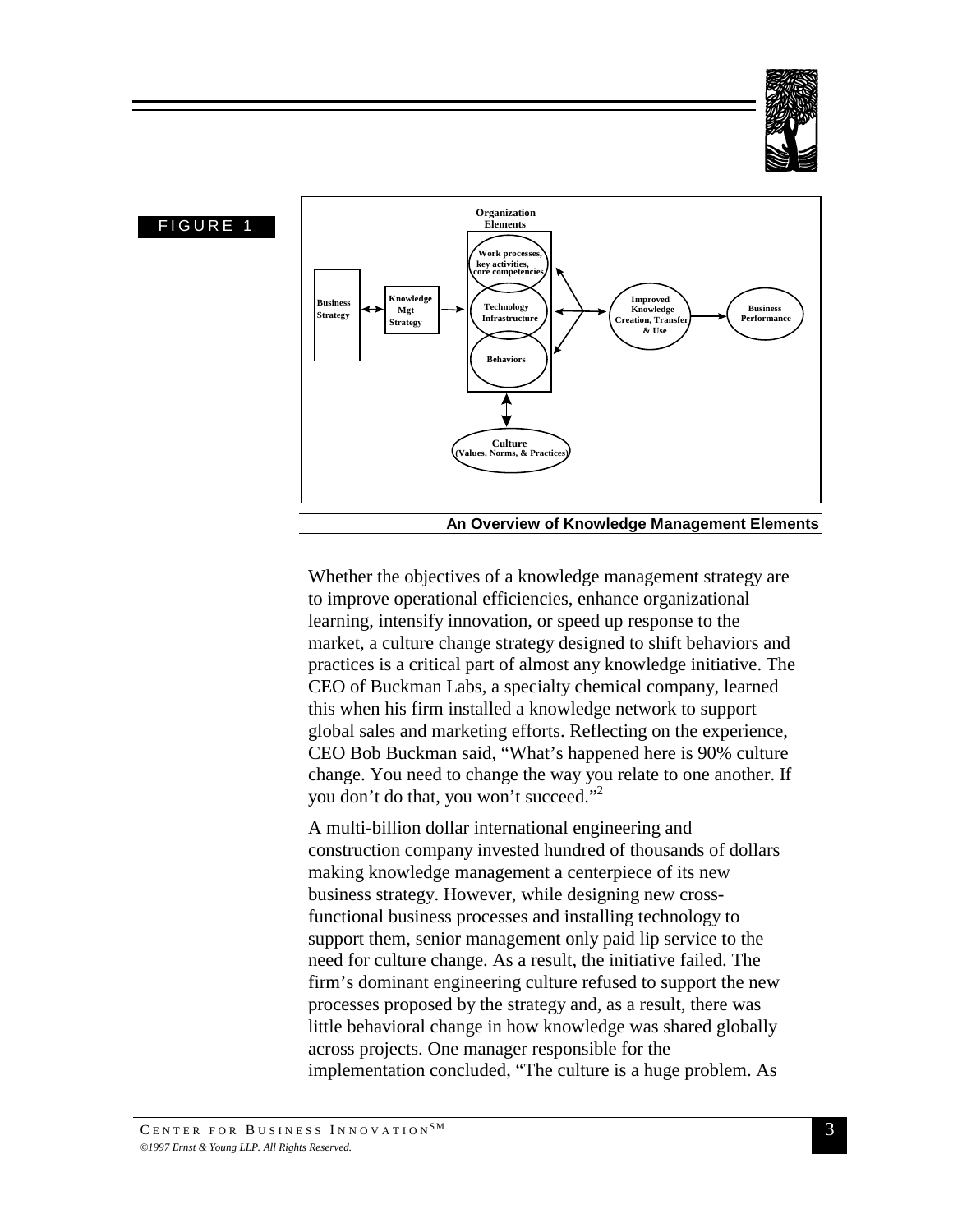we roll out the system, we find we lack a culture that supports collaborative work because people still view knowledge as a method of securing their job, so they're reluctant to share."

Other organizations have recognized the importance of culture in reinventing themselves as knowledge-based businesses, and have taken steps to align their norms and practices to support the new behaviors needed. At Skandia, a \$7 billion international financial services firm based in Sweden, the director of intellectual capital, has worked to create measures that drive employee behavior by introducing a new method for measuring intangibles, such as customer relations and organizational knowledge. Raising the visibility of these "soft" factors critical to performance is essential for encouraging the new behaviors needed in a knowledge-based economy.

#### **Why Culture Matters** Leveraging knowledge is not an end in itself. Experience has shown that successful knowledge management strategies are always driven by clear links to business objectives.<sup>3</sup> But simply implementing a more knowledge-oriented business focus and installing the necessary technological infrastructure will not produce the changes necessary in behavior and culture to enable more effective knowledge use. There are several reasons for this:

- First, organizations that are currently profitable and riding high in the financial markets will have a hard time convincing senior management, much less employees, that a revolution in how people create, share and use knowledge is necessary or worth the organizational pain. Thus, the shift to a more knowledge-driven business is likely to be incremental, which means the existing culture will have a major impact on the implementation of any knowledge strategy.
- Second, the essential technologies supporting knowledge management will be adopted and shaped by the existing organization.<sup>4</sup> This means the technology will be implemented and used effectively only to the degree that a culture is aligned to support the objectives for knowledge management. This point was illustrated in a study of a Lotus Notes implementation in a professional services firm. Designed, in part, to facilitate knowledge sharing among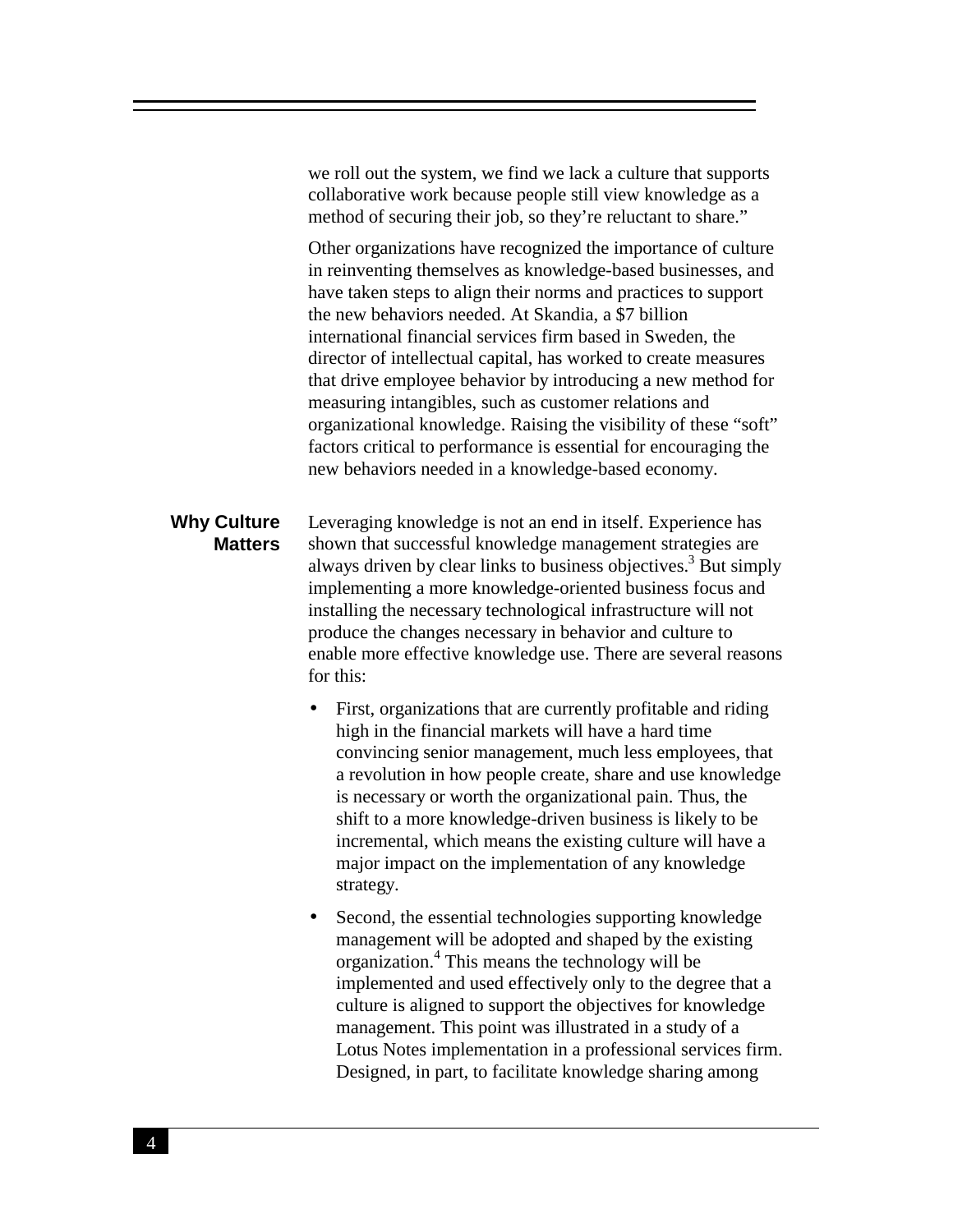

consultants, the system failed because of the firm's rigid hierarchy and it's competitive and individualistic culture.<sup>5</sup>

• Third, many firms today rely heavily on the quality, experience, and expertise of their technical and professional workforce. For these organizations, human intellectual capital has become one of their most valuable, albeit intangible assets. Assuming these employees are expected to be valuable in the future in more knowledge-centered businesses, management cannot afford to alienate or demotivate them by ignoring their existing values and norms when implementing a knowledge management strategy.

The relatively gradual shift to more knowledge-centered businesses, the mutually influential relationship between technology and culture, and the need to respect the occupationally-defined values and norms of a highly-skilled professional workforce all combine to make organizational culture a central factor in effectively improving a firm's ability to compete based on knowledge.

## **Defining "Knowledge" and "Culture"**

One of the barriers to understanding how knowledge and culture interact is that they are two of the most intangible elements any manager must deal with. It is not surprising, therefore, to find that both terms — knowledge and culture — are used inside most organizations in multiple ways to mean many things. But, without definitions, both terms just become buzzwords, which promote "muddy" and ineffective thinking. To develop an action plan for aligning culture with knowledge management objectives, there must be some shared understanding about what the terms mean, if only so progress can be measured. We offer some practical definitions below as a starting point.

#### **What is "Knowledge"?**

The debate about what is "knowledge," has a long and torturous history in the social and natural sciences. For our purposes, however, the concept of "knowledge" can be narrowed down to several key dimensions. In it's most basic form, "knowledge" is the combination of information and human context that enhances the capacity for action. There are two dimensions that managers must keep in mind, however. First, knowledge may be viewed at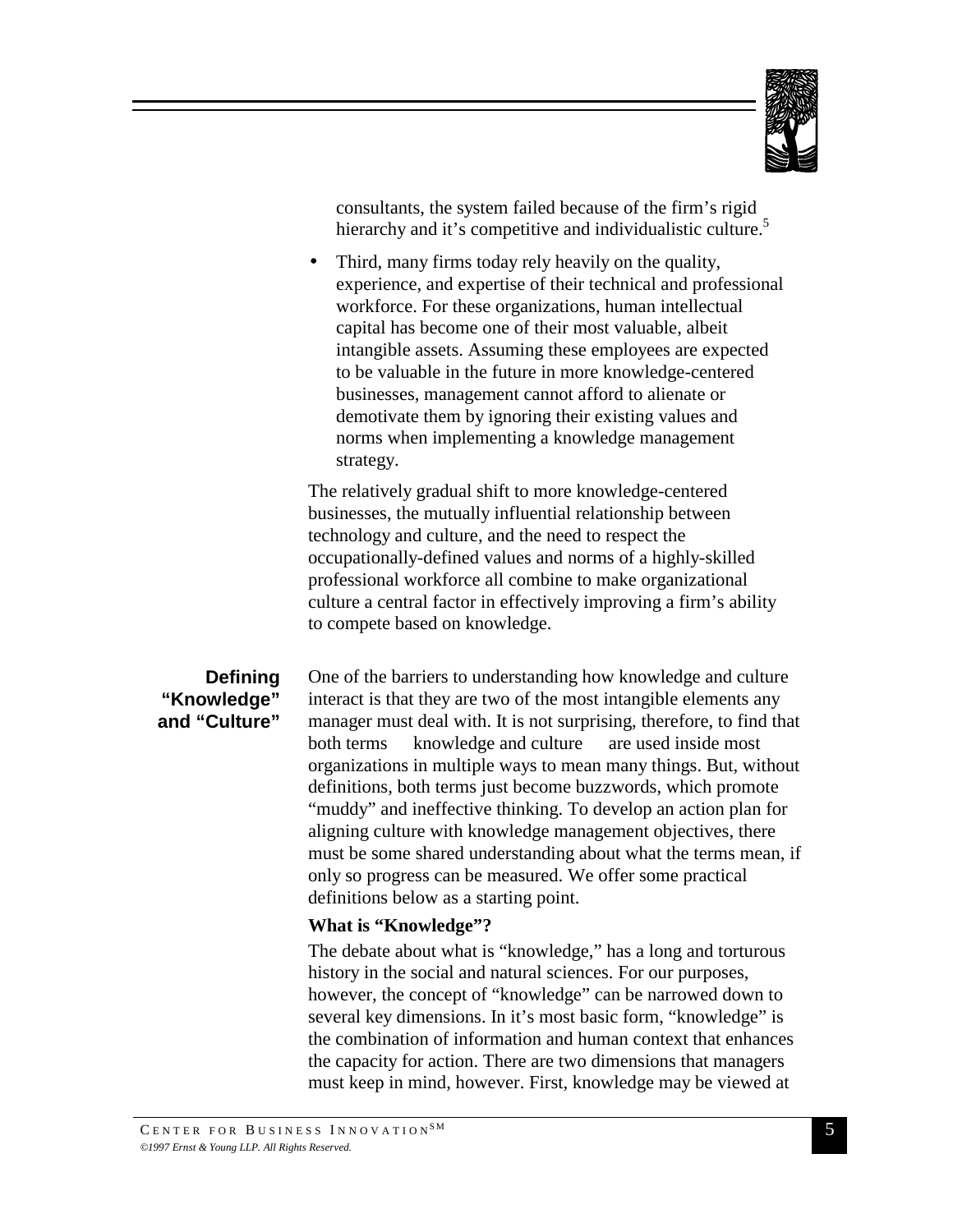the individual, group, or organizational levels. The focus of knowledge management is primarily to improve use at the organizational level.

The second dimension of knowledge is usually characterized as explicit or tacit, or structured and unstructured knowledge. Explicit or structured knowledge is represented in documents, databases, products, and processes. This is knowledge that can be codified and shared in formal, systematic languages or objects. Tacit or unstructured knowledge is more dependent on action, context and personal experience, which makes it difficult to formalize and communicate. Tacit knowledge is often described as what we know but cannot explain, e.g. how to: negotiate a contract, identify critical competitive intelligence, assess an individual's potential, or build a cross-functional team.<sup>6</sup> Recognizing these different types of knowledge is important because culture affects each type differently.

#### **Culture**

"Culture" is a term that also needs definition to make it useful. Like the concept of knowledge, researchers have defined "organizational culture" in many ways.<sup>7</sup> Although there is no widespread agreement on exactly what culture is, there is some consensus that organizational cultures can be described in terms of values, norms, and practices.

- *Values* indicate what an organization's members believe is worth doing or having. They indicate preferences for specific outcomes or behaviors, or what the organization aspires to achieve. It is important to differentiate espoused values, which are talked about but that don't influence behavior, from values that truly motivate behavior in a firm.
- *Norms* are the shared beliefs about how people in the organization should behave, or what they should do to accomplish their work. Norms represent the *expected* patterns of behavior. For example, they describe how employees *actually* create, share, and use knowledge in their work.
- *Practices* are the formal or informal routines used in the organization to accomplish work. Practices include project implementation processes, team meetings, time sheets, career paths, compensation plans, as well as Friday afternoon beer blasts. Each practice – formal or informal – has specific roles and rules (often unspoken) guiding how they are carried out.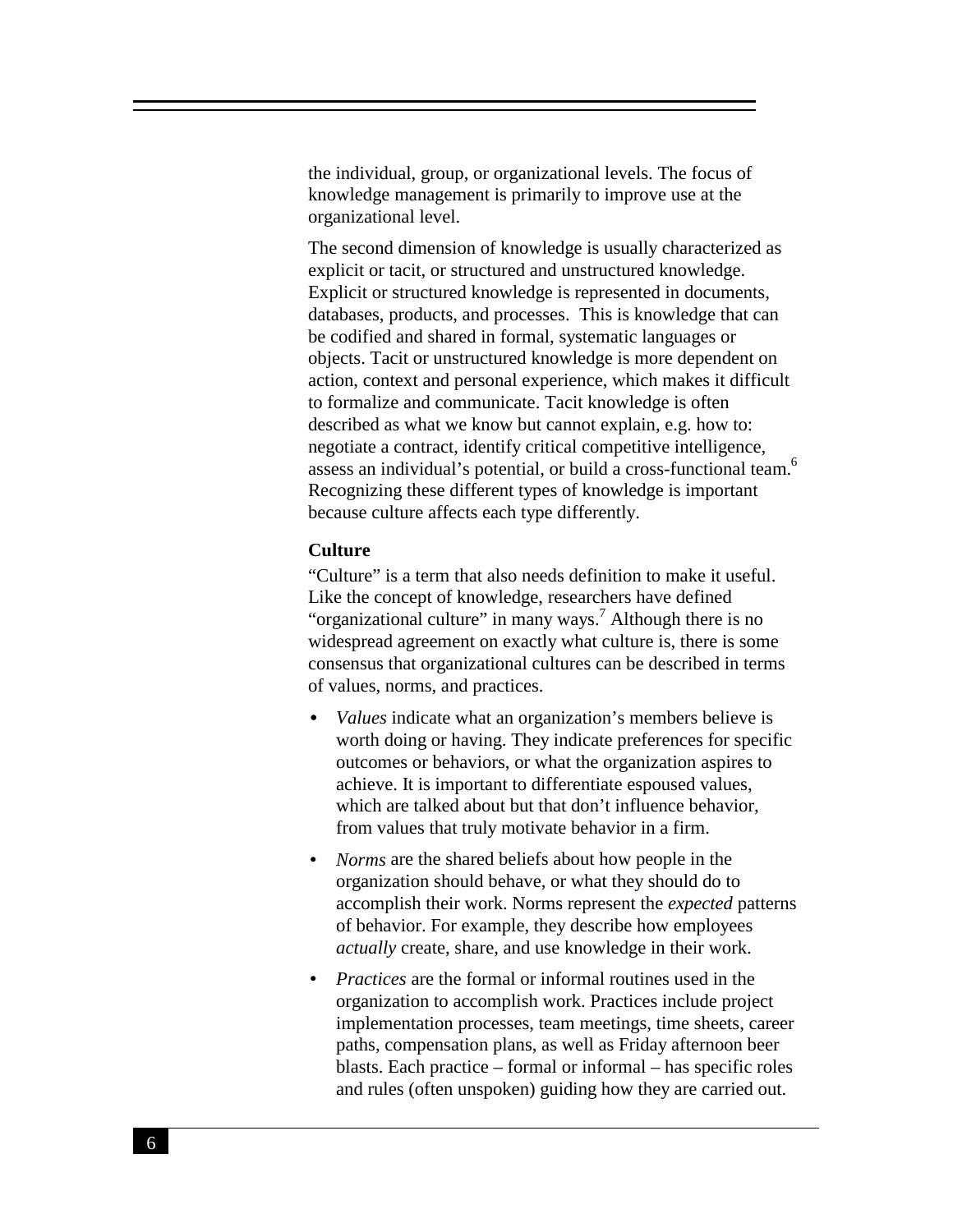

Culture exists at different levels of the organization. Values are deeply embedded, tacit assumptions that are difficult to talk about and even more difficult to change. Norms and practices, on the other hand, are more directly observable and easier for employees to identify. Thus, norms and practices around knowledge use are more amenable to change. In fact, practices are the most visible symbol of culture, and they provide the most direct levers for changing behaviors needed to support knowledge management objectives. Changing behaviors around knowledge use is the most direct way to alter organizational norms, which will reinforce the necessary behaviors over time. On the other hand, values should not be the focus of the change effort, since they are too deep seated, tacit, and difficult to transform, unless the CEO and other senior managers in the organization are personally driving the implementation of the knowledge strategy, believe strongly in the need to change fundamental knowledge-related values of the firm, and are willing to lead a long term culture change project (3 to 10 years).



The most direct way to change behaviors around knowledge use is to change the practices that generate them (see Figure 2). New behaviors resulting from new practices will change norms over time, which will provide long term support for more effective knowledge use. Values are an ever present and powerful force shaping behaviors, but they are usually too complex to change directly.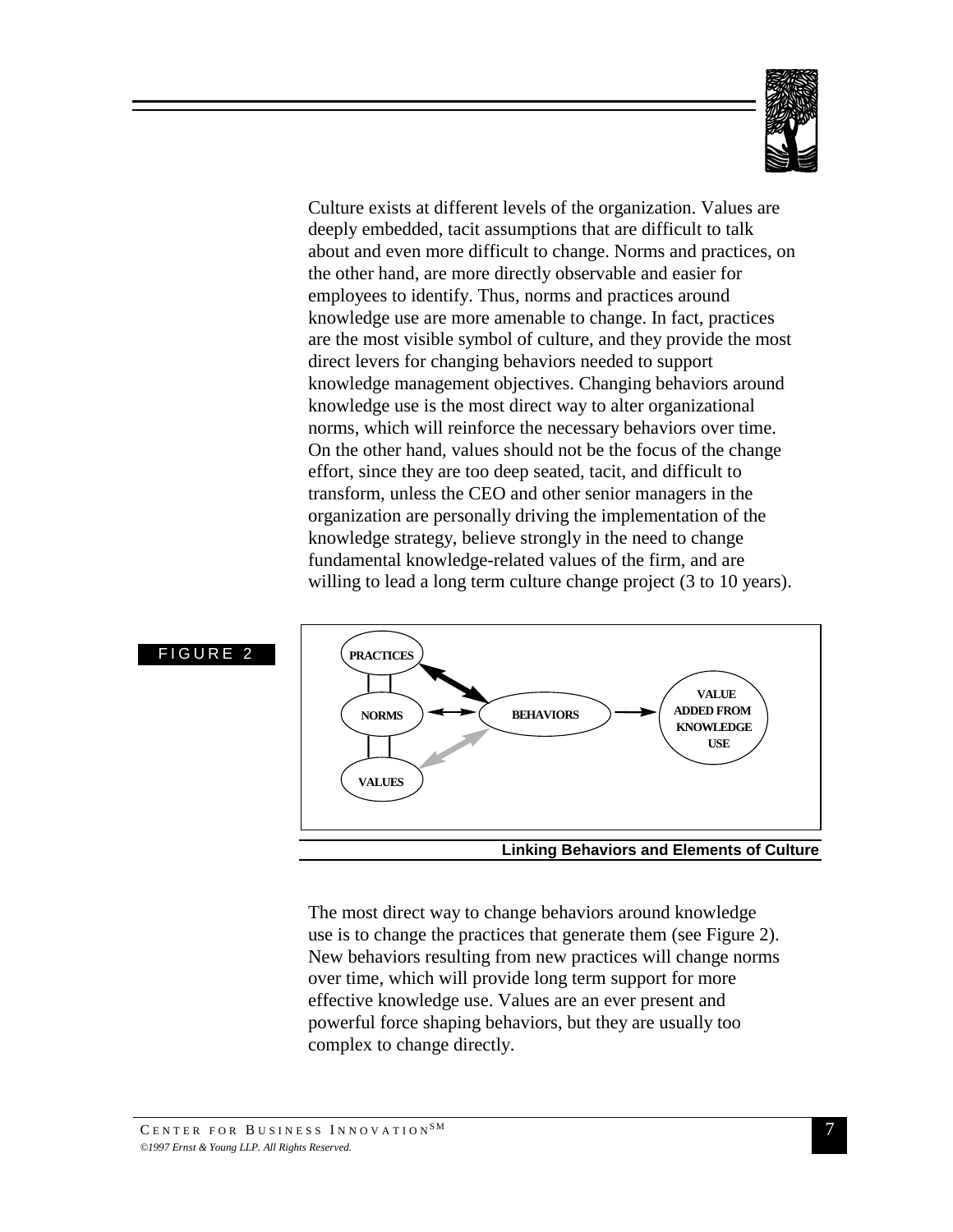An often overlooked phenomenon in culture is the role that subcultures play in shaping organizational behavior. Subcultures consist of distinct sets of beliefs, norms, and practices exhibited by specific groups in an organization, e.g. R&D, sales, engineering, MIS. Subcultures have characteristics that distinguish them from the firm's overall culture, as well as from other subcultures. For example, R&D's values may seem focused on elegant product features to the detriment of marketability and profits, while finance appears to value only controlling costs. MIS, on the other hand, seems only concerned with maintaining strict adherence to its technology standards. Organizations usually have both an overall culture and multiple subcultures. However, the influence of the overall culture and the amount of conflict among subcultures will vary in organizations.<sup>8</sup>

# **Four Ways That Culture and Knowledge are Linked**

Most managers recognize intuitively that organizational culture is relevant to how their firm creates, shares and uses knowledge. But what is the logic underlying this connection? Until managers can articulate specifically why and how culture effects their unit's ability to leverage knowledge, they can't diagnose the fit between the existing organization and their knowledge management objectives, nor can they design a strategy to reshape the culture. The purpose of this section is to make the connections between culture and knowledge explicit and to suggest the implications of these links for aligning the organization's characteristics with the knowledge management strategy. There are four ways that culture and knowledge interact that are particularly important to understand.



## **I. Culture Shapes Assumptions About What**

#### **How Important is Knowledge?**

Cultures — and particularly subcultures — heavily influence what is defined as useful, important, or valid knowledge in an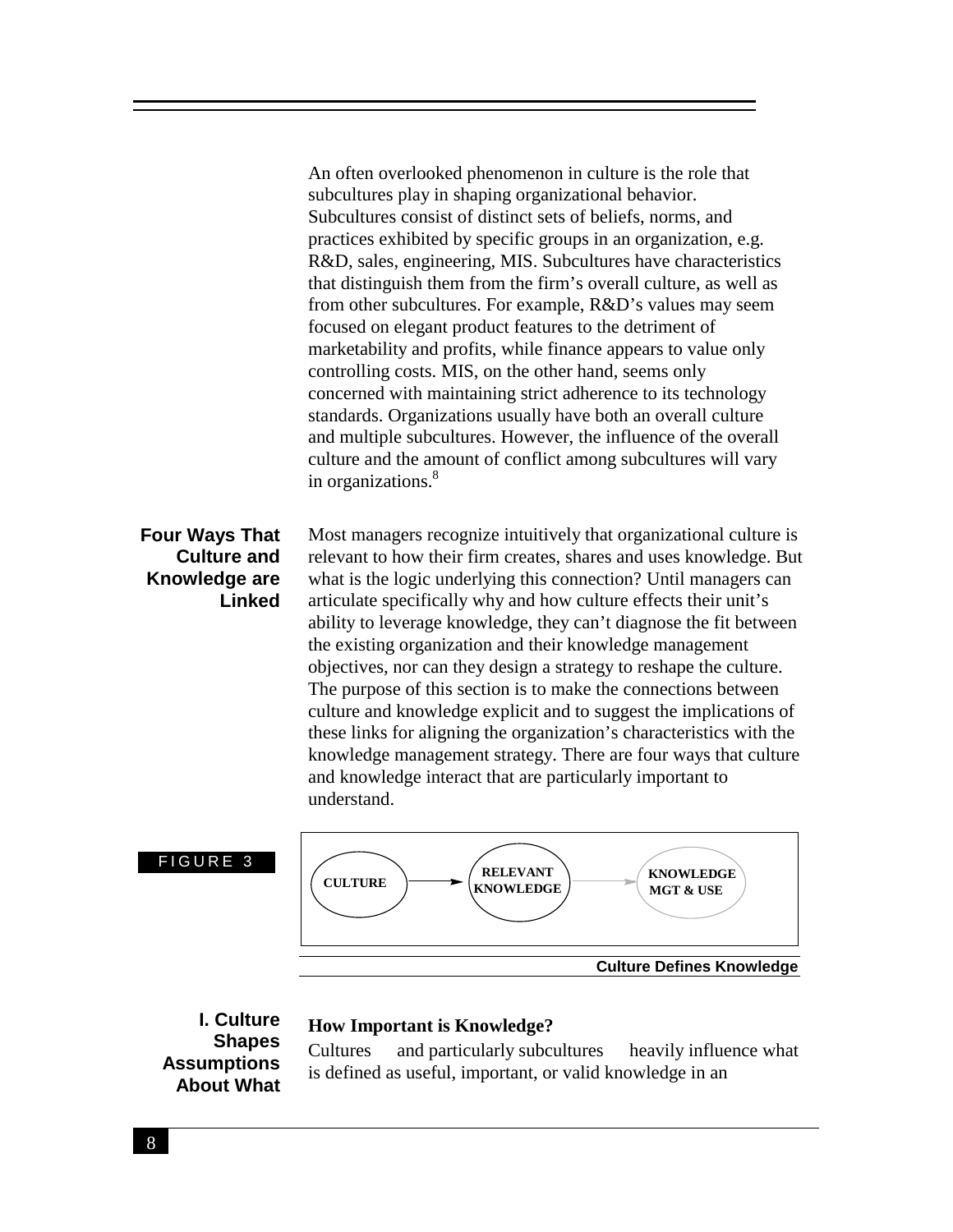

## **Knowledge is Important**

organization and, indeed, if knowledge is important at all to the business. A printed circuit board design team was supposed to be capturing lessons learned in its part of the product development process. But the group's members were so concerned with being able to account for their time in the government-funded work that they initially refused to document their learning. The barrier to capturing this new knowledge was removed only when the knowledge manager found an accounting code to which time for extracting lessons learned could be charged. Local norms and practices determine the priority that knowledge and learning have in every organization. In the case of this design team, being billable was such a powerful norm that it had to be accommodated before new knowledge could be captured. This example suggests several questions to uncover how your culture is shaping assumptions about knowledge:

- How are the culture's (or subculture's) priorities likely to support or undermine more effective knowledge use around a particular activity? For example, is making the next sales call always more important than looking for patterns in lost customers? Is going to a skill-building training class a lower-status activity than performing daily tasks?
- What behaviors would demonstrate that knowledge was critical to your business? What existing norms and practices may be barriers to these behaviors? Can they be changed to support new behaviors?

## **Subcultures Differentiate Knowledge**

In one major electronics firm, the engineering subculture was entreprenurial and encouraged lots of experimentation and frequent, informal interactions. Thus, engineers viewed knowledge sharing and personal relationships as integrally related and believed any attempts at knowledge management must facilitate interactions. The firm's MIS subculture, on the other hand, was procedurally-oriented and heavily rule-bound, placing a high value on standardized processes. The department's managers valued knowledge that was embedded in processes, software programs, and documents.

This is an example of how subcultures can define meaningful knowledge differently.<sup>9</sup> Some cultures will only value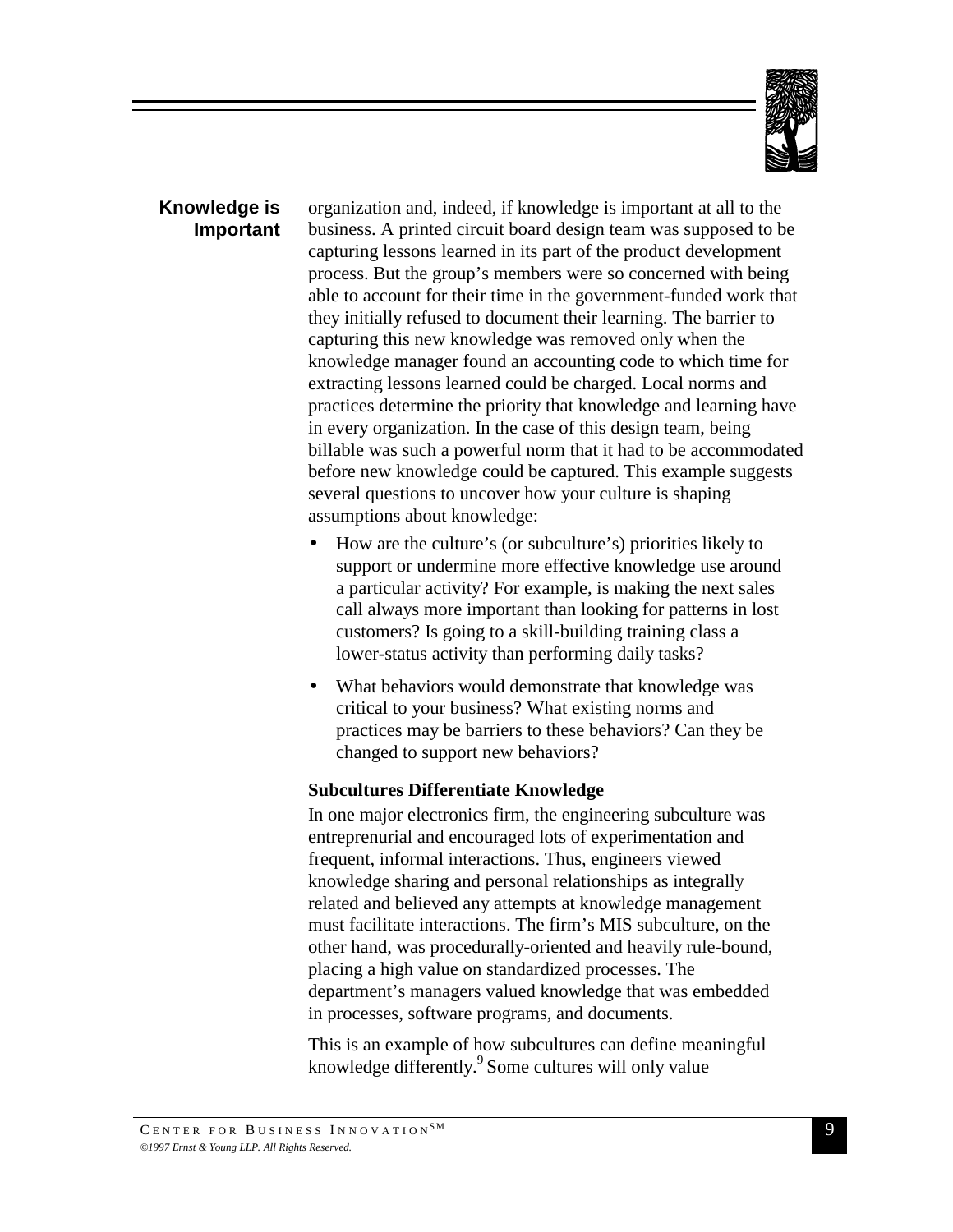"objectified" knowledge that can be embedded in processes and systems, while others will recognize and favor knowledge that is the product of social interactions. These different views of knowledge often lead to miscommunication and conflict between functions, as subcultures apply different criteria in judging valid knowledge. For example, the criteria for "knowing" that a new marketing information system is successful will be different for marketing, finance, and MIS departments. And these differences will often produce distinct strategies and goals in knowledge management initiatives that suggest the following questions:

- What are the distinct subcultures involved in this initiative, and how are they likely to define knowledge differently? Can we achieve some level of shared understanding about the types of knowledge most important to the business?
- Does our unit's orientation to knowledge suggest biases and blindspots that might lead us to overlook critical knowledge management opportunities? For example, are we too focused on capturing objects in a knowledge repository, while ignoring cultural barriers to absorbing and applying the knowledge?
- Are we making realistic assumptions about the new behaviors needed to leverage knowledge given the different subcultures involved? For example, is an informal, entrepreneurial engineering group expected to use a formal, procedurally-oriented knowledge repository? Can the system be adapted to fit the culture? Or should management invest in culture change?

#### **Knowledge and Boundaries**

Employees at Chaparral Steel constantly scan the world for emerging technical knowledge that could improve its steel production processes. When British Petroleum reorganized around its core activities, it outsourced the generation and processing of seismic data to several outside companies. However, the knowledge and experience of BP's staff was still critical for evaluating the seismic data, and these activities were kept within the organization. In a related example, IKEA, the Swedish furniture manufacturer, educates its customers to assemble its products after purchase. In a sense, the company views its customers as an extended workforce, and knowledge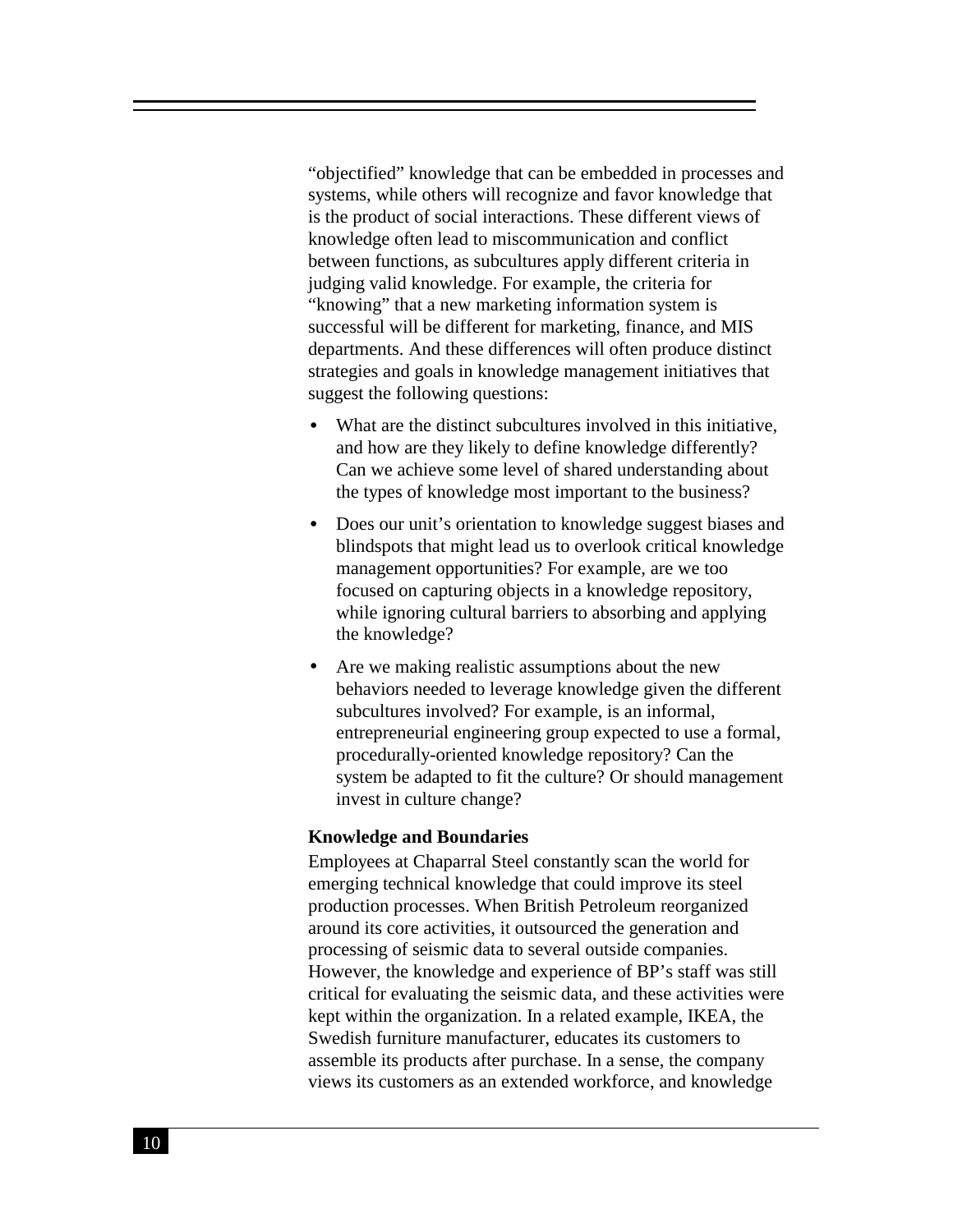

sharing about proper assembly techniques is an important part of the strategy.

Cultures define not only what knowledge is valued, but also what knowledge must be kept inside the organization to support a core competency, and what should be transferred outside or shared to create strategic advantage. Culture plays a part in making these decisions, and this raises questions for managers such as:

- How effectively do our norms and practices support aggressive scanning and integration of external knowledge critical to the business?
- Do our values, norms, and historical practices lead us to overlook opportunities to reconfigure knowledge distribution across organizational boundaries? Are there unexamined beliefs and assumptions we need to explore in this regard?
- How are our attempts at outsourcing or redistributing knowledge affecting our ability to create, capture, share, and apply new knowledge around our core competencies? What are the unanticipated positive and negative impacts on knowledge-related norms and practices?

**II. Culture Mediates the Relationships Between Individual and Organization-Level Knowledge**

# **Rules Dictating Knowledge Distribution**

Culture embodies all of the unspoken rules about how knowledge is to be distributed between the organization and the individuals in it. It legitimates what knowledge belongs to the organization and what knowledge remains in control of the individual. The head of a toxicology lab in a pharmaceutical firm refuses to participate in a knowledge mapping project but is not censured by management because norms allow him control of the knowledge in his department. Cultural rules determine who is expected to have what knowledge, as well as who must share it, and who can hoard it. Unless management understands the current distribution of knowledge in the organization, and how their strategy proposes to change it, altering behaviors around knowledge use becomes very problematic. Some of the questions that are surfaced when we view culture as the arbiter between individual and organizationlevel knowledge include: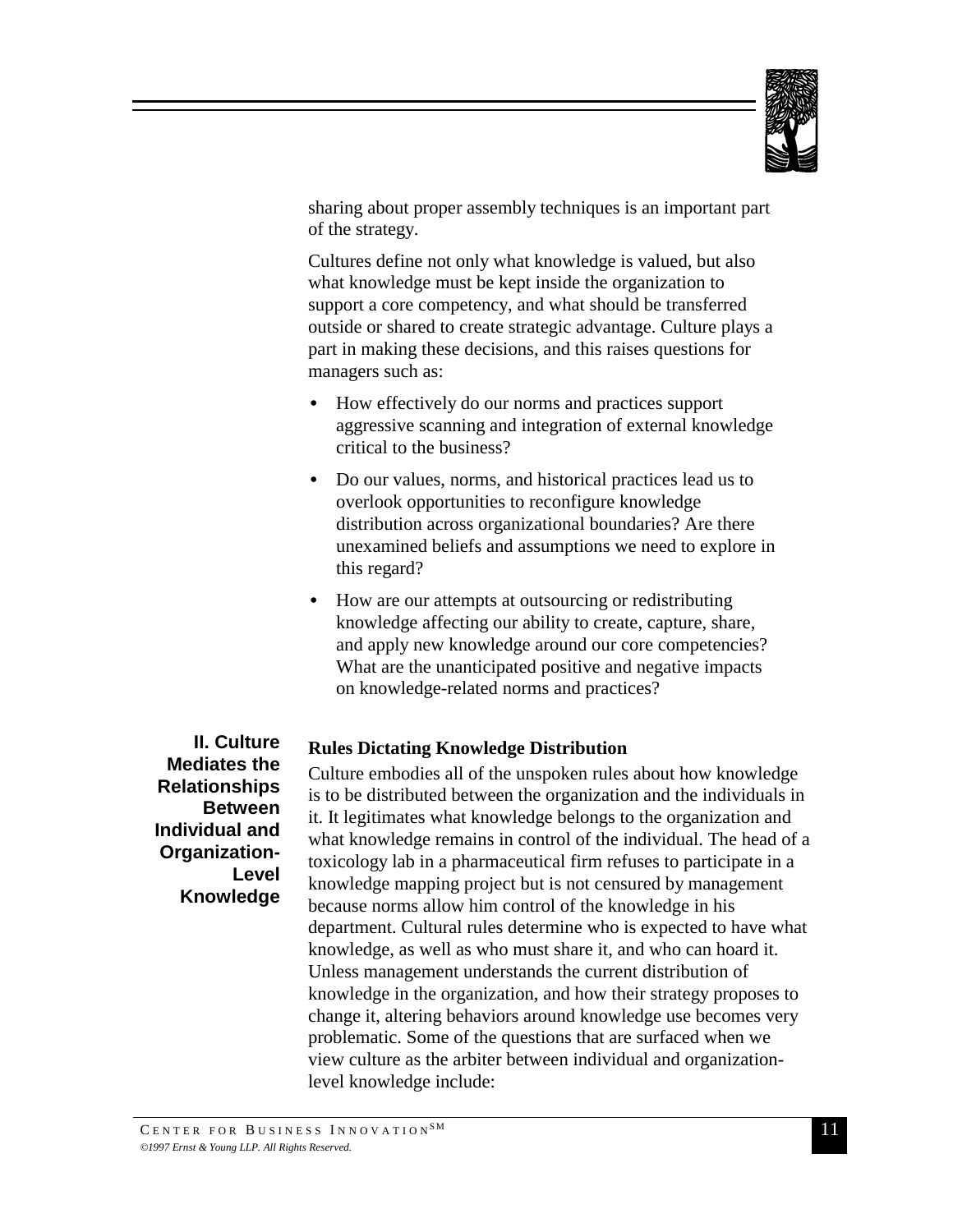- Is there shared agreement about who "owns" the specific knowledge to be managed?
- Who are the organization's most valued experts?
- To what degree do individuals trust the organization with their knowledge?
- What strategically critical knowledge is embedded in our processes and systems and what is in people?



**Distributing Individual and Organization-Level Knowledge**

#### **Importance of Individual-Level Knowledge**

One manager explained how his company's culture reinforced the value of individual-level knowledge:

In divisional reviews the senior manager comes around and says, 'Show me something I've never seen before.' So the whole goal is to blow their socks off. Nobody ever says, 'Show me where you've worked together with another business unit.' The assumption is that the value executives add in these reviews is to cross-fertilize the organization and to connect related ideas. And the engineers think their role is to show individual engineering brilliance. It's totally individual. They reward you to be competitive, instead of recognizing team-based performance and collective accomplishments.

Management's attempts at generating more collaborative, knowledge sharing behaviors in this company will fall short until they directly address the cultural reinforcement provided for individual-level knowledge.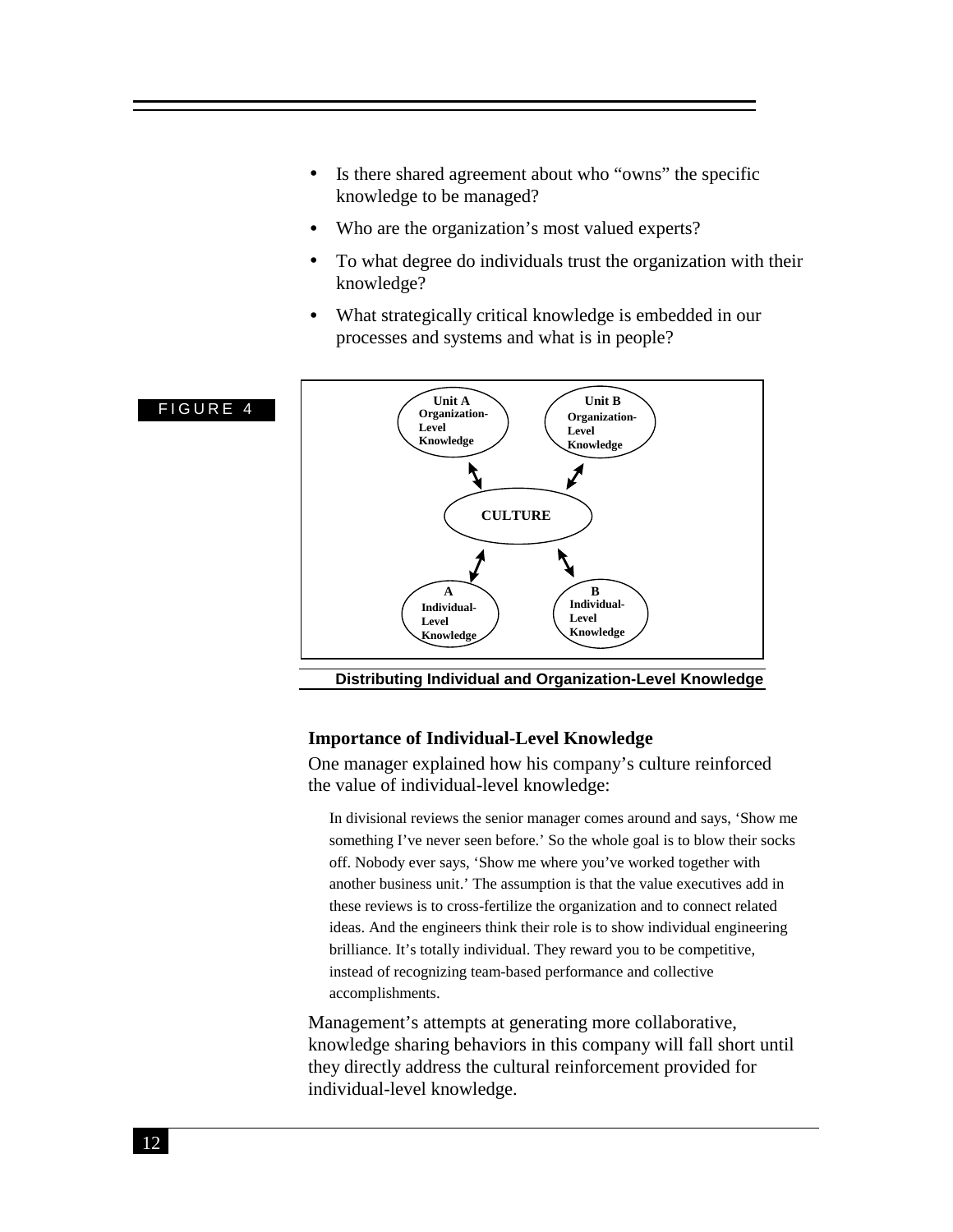

The CEO of Buckman Labs took this challenge on directly when he implemented a knowledge network to support global sales operations. At the start, Bob Buckman recognized that cultural norms condoned hoarding knowledge as a source of power. Bulging file cabinets around the company symbolized individual knowledge banks. But this behavior began to change when Buckman told the company upon launching the knowledge network:

Those of you who have something intelligent to say now have a forum in which to say it. Those of you who will not contribute also will become obvious. If you are not willing to contribute or participate, then you should understand that the many opportunities offered to you in the past will no longer be available. $10$ 

This was a first step in Buckman's three-year campaign to reshape norms and practices that defined the relationships between individual-level knowledge and the organization. He recognized that as long as people benefited from not sharing, the organization's ability to leverage knowledge would be limited.

## **Low Trust Cultures**

When one of its mechanical engineers sought cost information related to a design project, an automaker's finance department responded, "You're an engineer. You don't need to know that." Cultural norms made this an acceptable view of knowledge sharing in the company. But the implicit message of holding internal information proprietary is "We don't trust you." And the level of trust that exists between the organization, it subunits, and its employees will have a great deal of influence on the amount of knowledge that flows from individuals into the firm. Firms that have recently downsized have a particular problem. They will have to rebuild trust levels in their culture before they can expect individuals to share expertise freely without worrying about the impact of this sharing on their value to the company.

## **High Status Functions**

Culture affects knowledge sharing between organizational units in another way by establishing and reinforcing status hierarchies among different functions or operating units. Managers in one firm clearly recognized that their culture valued R&D, marketing, manufacturing, and finance in descending order. This shared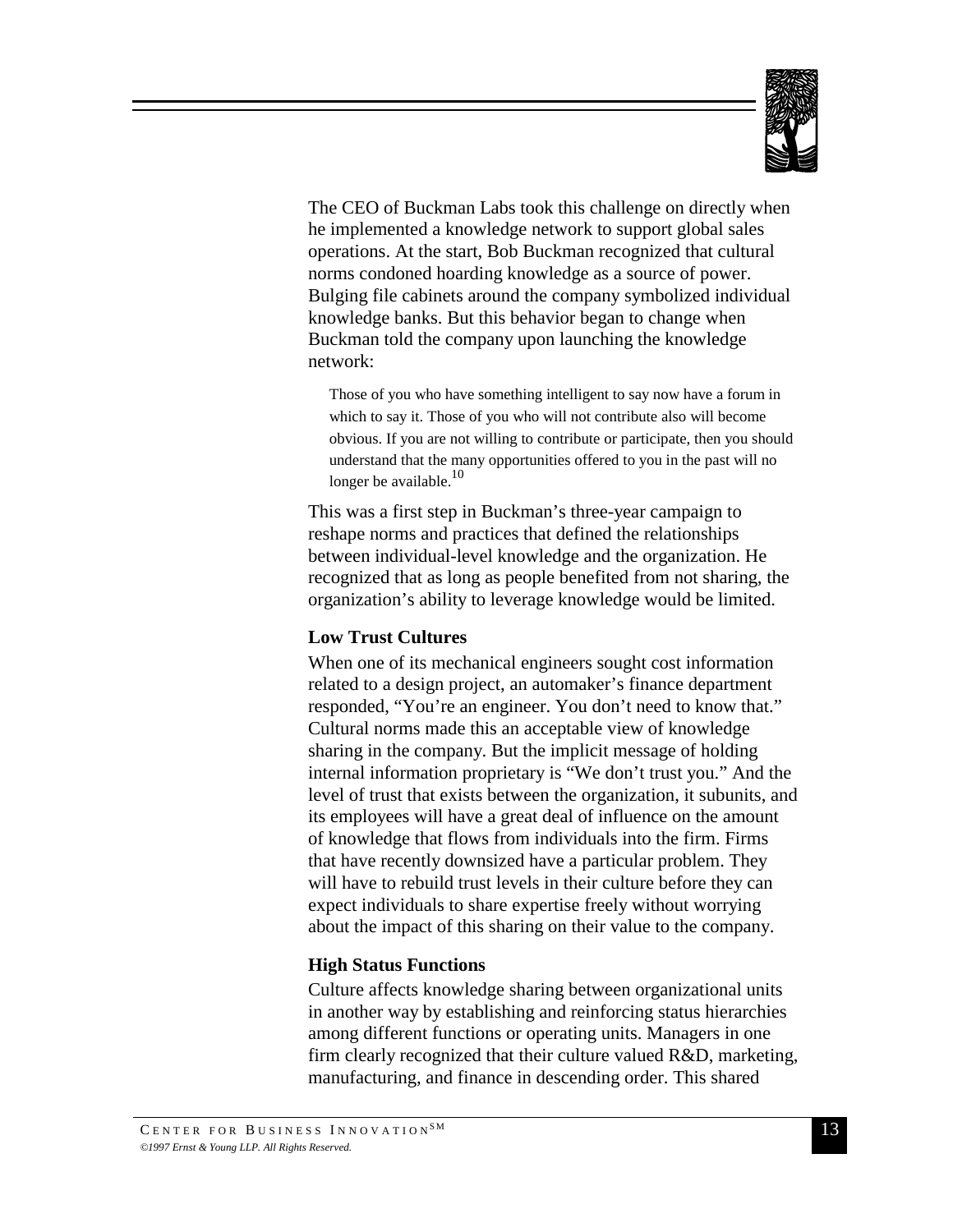sense that functions were valued differently reinforced a silo mentality in the firm and encouraged employees to spend unproductive time defending their unit's perspective. A culture that clearly values some units over others is more likely to undermine cross-functional knowledge sharing, in part, by supporting subcultures that seek to defend their knowledge bases.

If we recognize that culture is the silent broker, or mediator between individual and organizational-level knowledge, then the importance of renegotiating norms around knowledge distribution, ownership, and access becomes more evident. Whenever a knowledge management initiative threatens intentionally or not — to change patterns of knowledge distribution and use, then management must address certain questions:

- How will our knowledge management strategy shift the distribution of knowledge?
- How will our current culture facilitate/undermine the proposed redistribution of knowledge?
- What new behaviors must leaders exhibit to communicate a shift from valuing individual to collective knowledge?
- What practices need to change to reinforce more collaborative knowledge use?
- Given the current level of trust in the culture, how realistic are our expectations for changing patterns in individuallevel sharing? What new practices are needed to generate the behaviors required to support our strategy?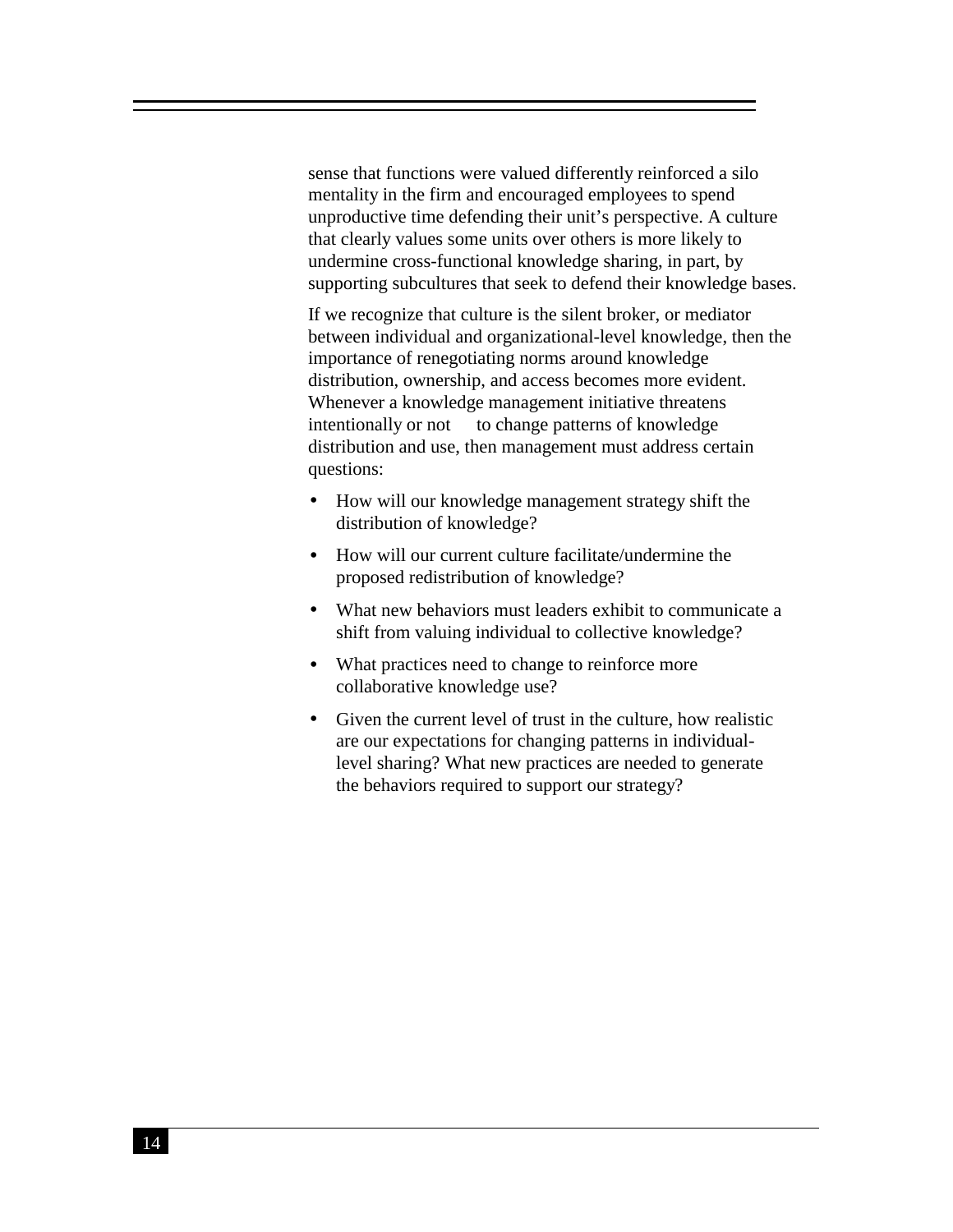

**III. Culture Creates a Context for Interaction that Determines the Value Derived From Knowledge**

## **Supporting Social Interaction**

When knowledge is viewed as a product of social interaction, instead of as an object (e.g., a patent, report, software program), then culture becomes even more central for understanding how to leverage knowledge because it creates the context for interaction in which knowledge is created and used. For example, a company where it is not normal to share "lessons learned" across projects or sites does not provide a behavioral context where one group's valuable experiences are likely to be passed on to others in the firm, even if the technology makes it possible to do so. Thus, the added value of the knowledge for the organization is lost.



By establishing the context for interaction, organizational culture determines how knowledge will be used in a particular situation. It does this primarily by dictating the rules, expectations, and penalties that govern social interactions between individuals and groups and shape individuals' perceptions of their range of options acceptable to the firm. If, for example, a firm has no behavioral routines or expectations for capturing critical feedback from customers and converting it into product or service improvements, then no context exists to support the interactions needed to develop and apply new knowledge about the market.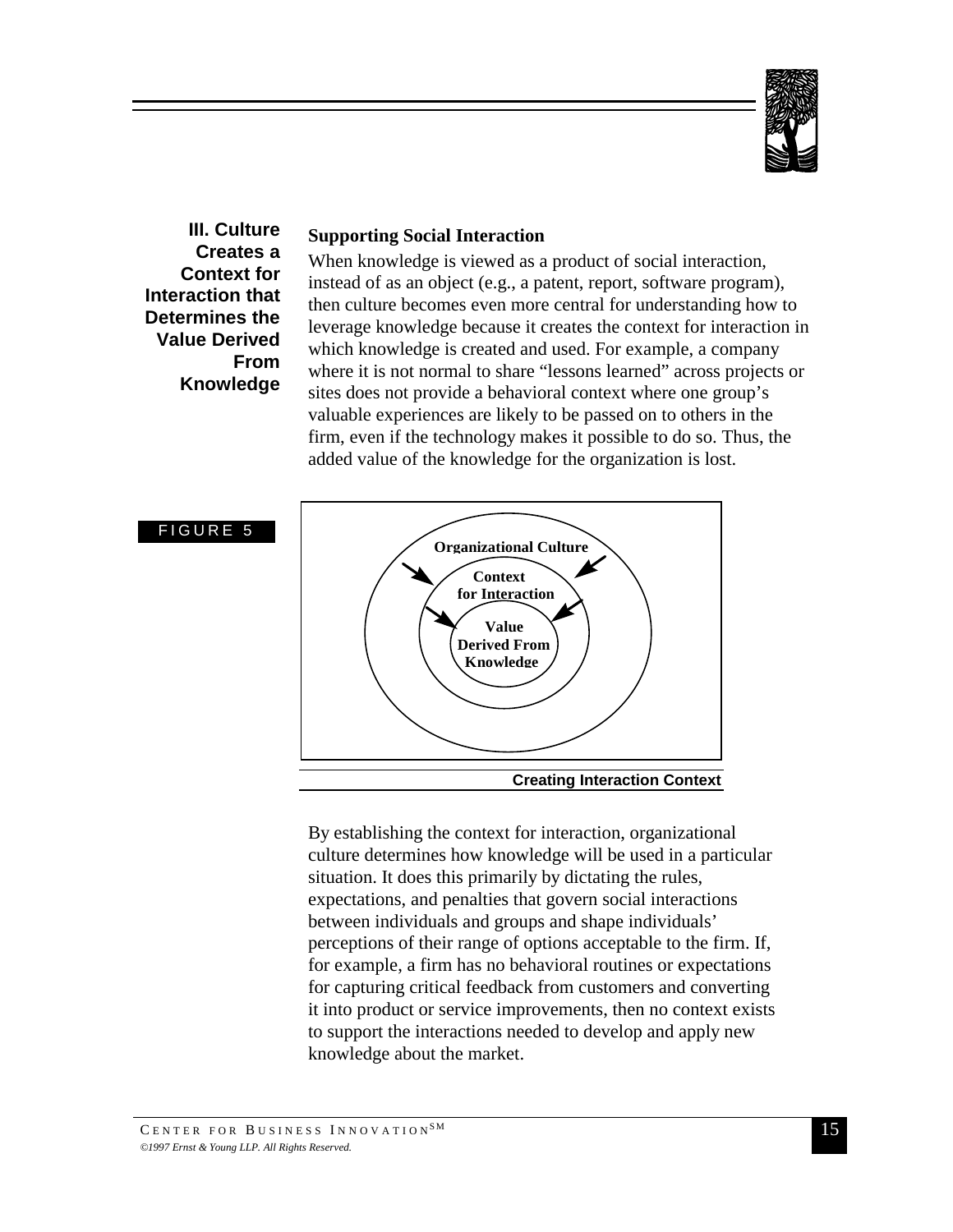And, in an organization where interdependent functions (e.g., R&D and manufacturing) are not expected to continually share knowledge and collaborate, and where no routine practices exist to do so, then there's no context for interaction to support this sharing. Surely, a new electronic knowledge base or reengineered work process will improve the environment for knowledge sharing, but unless senior management addresses long-standing interaction patterns and beliefs shaped by different subcultures, the benefits of the knowledge strategy will be limited.

The impact of culture on the context for interaction can be assessed on at least three dimensions: (1) patterns and qualities of vertical interactions (e.g., boss/subordinate); (2) patterns and qualities of horizontal interactions; and (3) general behaviors rewarded or punished that affect knowledge creation, transfer, and use.

#### **Vertical Interactions**

Culture shapes vertical interactions in many ways, but two that are particularly relevant to knowledge use are: (1) norms determining the acceptability of discussing "hot" or sensitive topics; and (2) perceived approachability of senior management.

*Sensitive Topics.* At Buckman Labs, shortly after the knowledge network was introduced, the CEO engaged in a lengthy electronic debate about the sales compensation system. For weeks, salespeople argued on-line, sometimes directly with the CEO, about the unfairness of the existing bonus system. The cultural message underlying this open exchange was that anything is discussible, a norm that builds the trust necessary to support vertical knowledge sharing.

*Approachability*. Norms and practices that make senior management accessible and approachable also help create a context for effective knowledge use. At Chaparral Steel, workers' lockers are intentionally located next to a vice president's office to facilitate informal interactions.<sup>11</sup> In contrast, executives in one large manufacturing company seem unaware of how intimidating their high levels of technical and business expertise are to subordinates. One knowledge manager explained, "When engineers are put in front of top management they're thinking, 'I'm not going to say a word unless I'm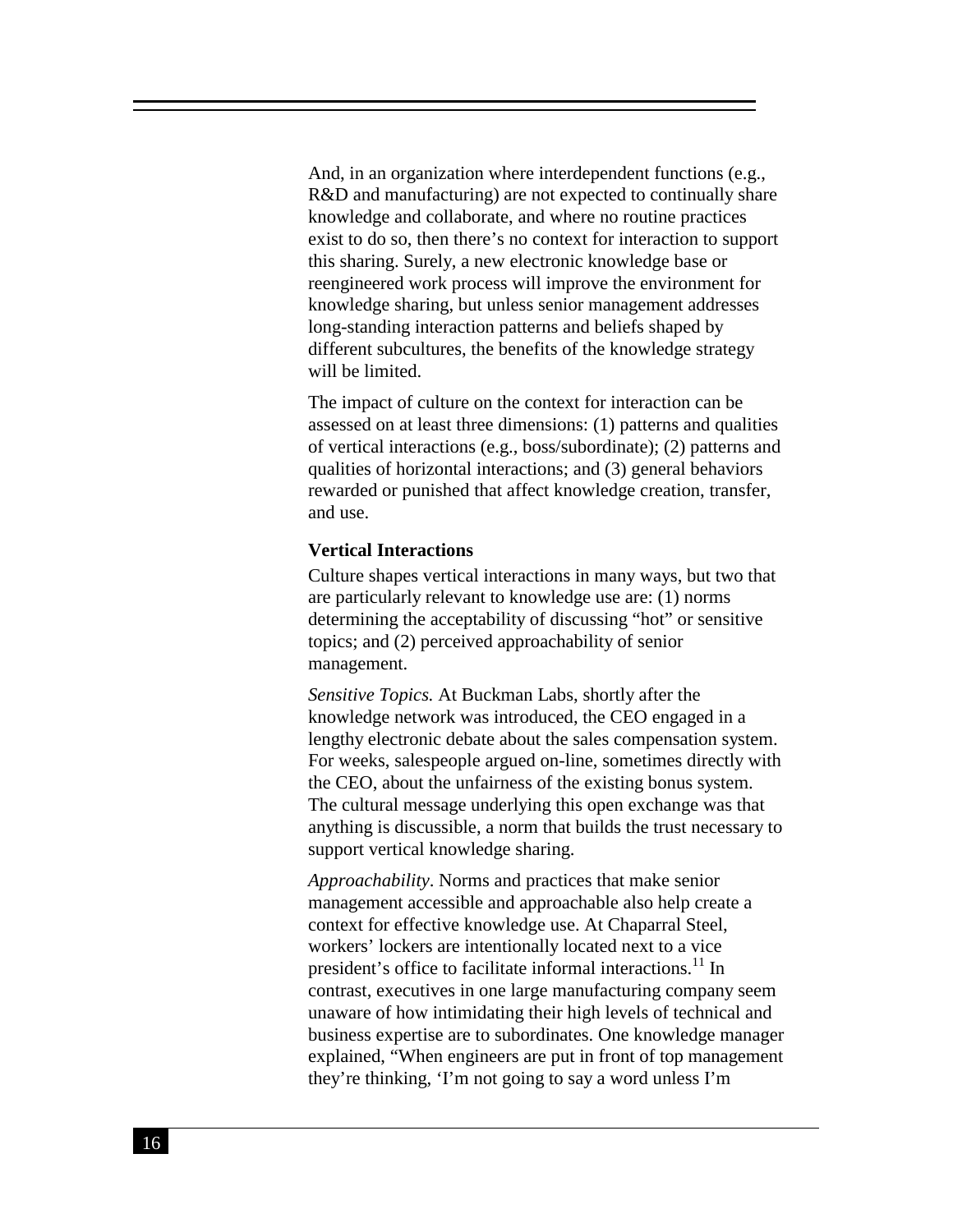

positive I can say something that's absolutely accurate.' There's a feeling of intimidation and a fear of looking stupid, so people keep their thoughts to themselves."

Cultures with norms and practices that discourage open and frank exchanges between levels in the hierarchy create a context for communication that undermines effective knowledge sharing and use.

#### **Horizontal Interactions**

Culture also shapes patterns and qualities of horizontal interactions necessary for knowledge creation, sharing, and use. Three characteristics that differentiate organizational contexts in this area include: (1) the volume of interactions; (2) level of collective responsibility; and (3) orientation to seeking out existing expertise or knowledge.

*Interactivity*. Culture determines the frequency and expectations for interactions needed to accomplish work. One firm may rely on formal communication processes and meetings designed to periodically bring people together, while another encourages frequent, unplanned, and unstructured interactions among employees. These two companies will create and use knowledge differently.

To take advantage of new electronic communication technologies, companies like British Petroleum and Buckman Labs have actively managed the behavioral norms and practices needed to facilitate knowledge sharing. The result is higher levels of interactivity that greatly facilitate knowledge use. At Buckman Labs, for example, employees using the firm's knowledge network now expect a different level of interaction when looking for help with a sales or marketing problem. "If you are in a global company, there's somebody awake and working all the time. Having K'Netix gives us the capability to respond," says one executive. "A new mind-set has taken hold at Buckman. Rather than picking up the phone, someone can communicate with a mass of people faster. People have become addicted to the speed."<sup>12</sup>

Regardless of what technology infrastructure is provided, unless cultural norms and practices support higher levels of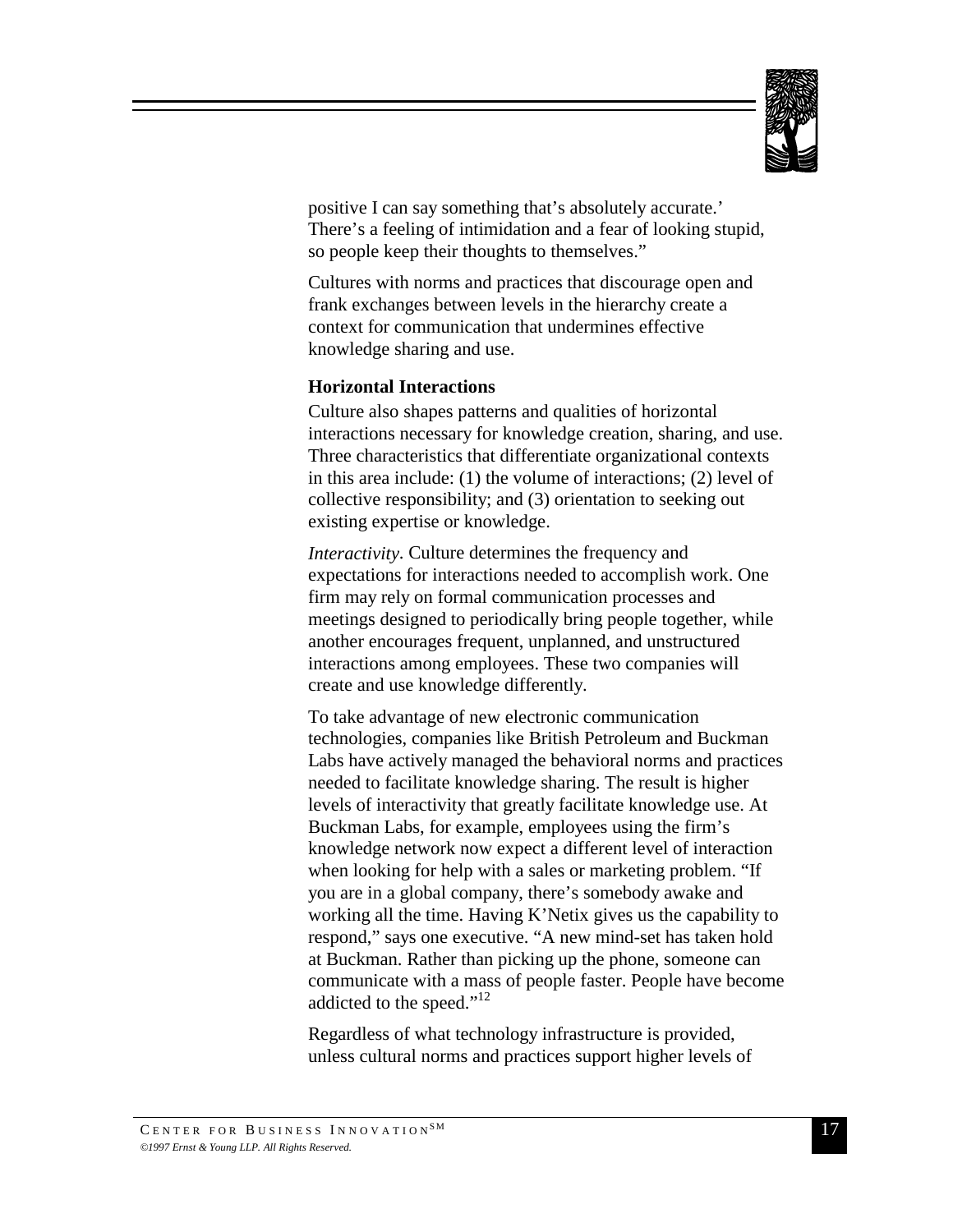interactivity over time, new communication channels will have relatively little impact on knowledge use.

*Collaboration.* When cooling hoses on the production line at Chaparral Steel began to burst, a group of operators, a welder, a foreman, a buyer, and even someone from the training department spontaneously began working together to solve the problem. Explained one senior operator, "When something like that comes up and there seems to be no immediate solution, you go see what the problem is. You don't say, 'That's not my area,' or 'I don't know that much about it.' You just show up."<sup>13</sup> Another way that culture shapes the context for horizontal interactions is through norms and practices that promote collaboration. A sense of collective responsibility leads employees to go to great lengths to avoid letting colleagues down, frequently offering help to those in other departments, even though it burdens their own work.<sup>14</sup> Crossfunctional problem solving is expected at Chaparral where every employee carries a business card reading "member of the sales force." When norms and practices promote collaboration between functions and operating units, interactions are much more likely to create new organizational knowledge and apply it more effectively.

*Existing Knowledge.* Culture also shapes the context for interaction through norms and practices that determine to what lengths employees will go to seek out and build on existing knowledge and expertise. It may be creative directors for a global ad agency who see each new project as a unique creative effort, or design engineers for an automaker who refuse to search out lessons from their counterparts working on other car platforms. Cultures that primarily reward individual creativity and innovation have different patterns of interaction around knowledge than cultures where uncovering and leveraging existing expertise — from almost any source — is the norm. To encourage the use of existing knowledge, Texas Instruments recently created an annual "Not-Invented-Here-But-I-Did-It-Anyway" award to recognize those who borrow good ideas from both inside and outside the company.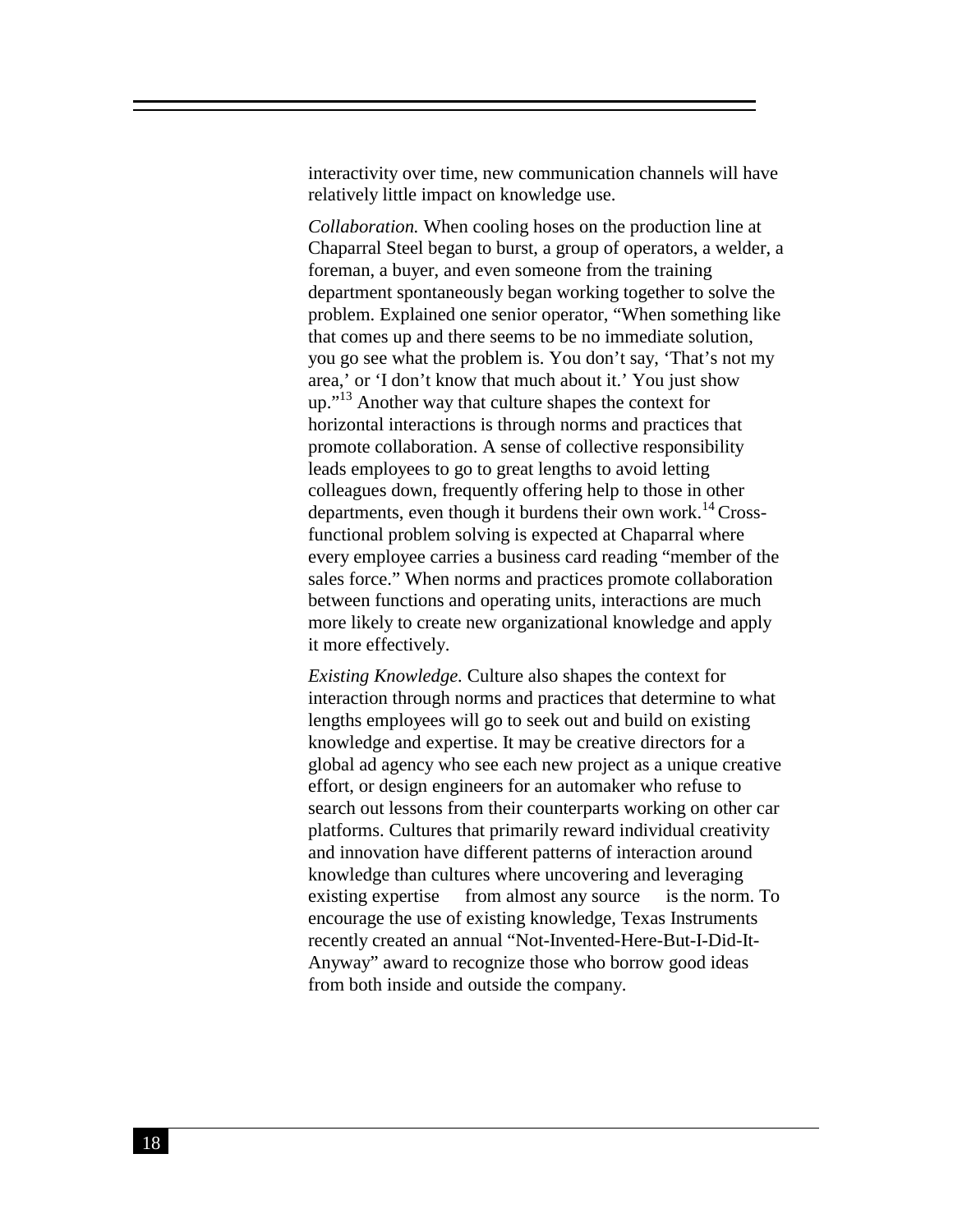

## **Knowledge-Oriented Behaviors**

*Sharing and Teaching.* Norms and practices also encourage a variety of behaviors that influence the quality of interactions and, in the process, the creation, sharing, and use of knowledge. Cultures that explicitly favor knowledge sharing over knowledge acquisition will create a context for interaction that's more favorable to leveraging knowledge. The U.S. Army is one of a growing number of organizations that formally considers knowledge sharing capabilities when identifying candidates for promotion. Teaching is another behavior that influences the social context, even as it enhances a firm's existing knowledge base. Companies as different as General Motors and Skandia, the Swedish financial services firm, both recognize the value of asking managers to teach what they know about the business as a way of refining and improving their existing knowledge, even as they share it. An increasing number of firms have discovered the benefits of expecting their employees to teach others about core aspects of the business.

*Dealing with mistakes.* One large international engineering and construction company trying to build a lessons learned database found one legacy of large layoffs after a recent business downturn was that engineers in the firm were reluctant to admit mistakes. This, of course, significantly limited the scope of the lessons that could be captured. Another behavior central to the context for interaction is how an organization reacts to mistakes. They may be covered up, explained away, punished severely, or ignored. Or norms and practices may dictate that they be sought out, clearly reconstructed, and used as a source of learning. In either case, the organization's approach will influence how people interact and, thus, the quality of knowledge created and applied.

Recognizing this phenomenon, the U.S. Army is more concerned with the value of recognizing mistakes and fixing them than it is with doing things right the first time. This attitude stems from battlefield experience where no plan is ever carried out without errors. Thus, the ability to evaluate and correct mistakes becomes critical to success. To reinforce the importance of frank interactions for diagnosing and learning from errors, the Army insists on separating its debriefing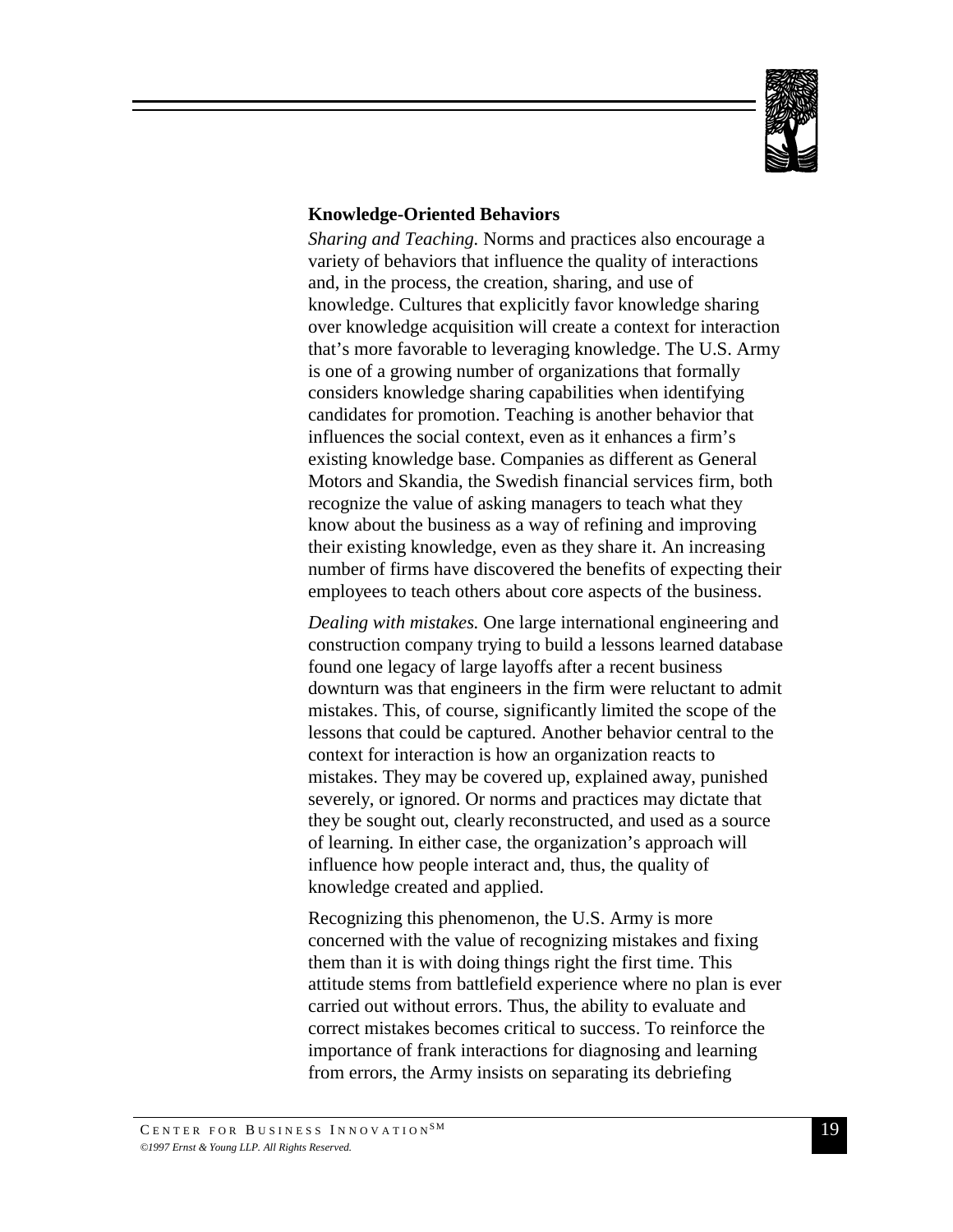activities from its evaluation processes. Groups won't learn from their mistakes if the same interactions are being used to fix blame, keep score, or humiliate those involved.<sup>15</sup>



These characteristics of organizational culture that shape the context for interaction (summarized in the Figure 6) are not intended to be a complete list. Instead, they are designed to demonstrate another way in which culture impacts knowledge, and to suggest diagnostic questions that logically follow from understanding this relationship. These questions include:

- What norms and practices are barriers to discussing sensitive topics in our organization?
- What evidence is there that senior management is perceived as accessible and approachable?
- What norms and practices in the firm encourage or discourage:
	- a high frequency of interaction?
	- an expectation of collaborative problem solving?
	- seeking out existing expertise and knowledge (instead of "reinventing the wheel")?
	-
	- the practice of teaching others?  $-$ identifying and learning from mistakes?
- The answers to these questions will suggest places that

knowledge managers should focus when designing strategies to align their culture with knowledge management objectives.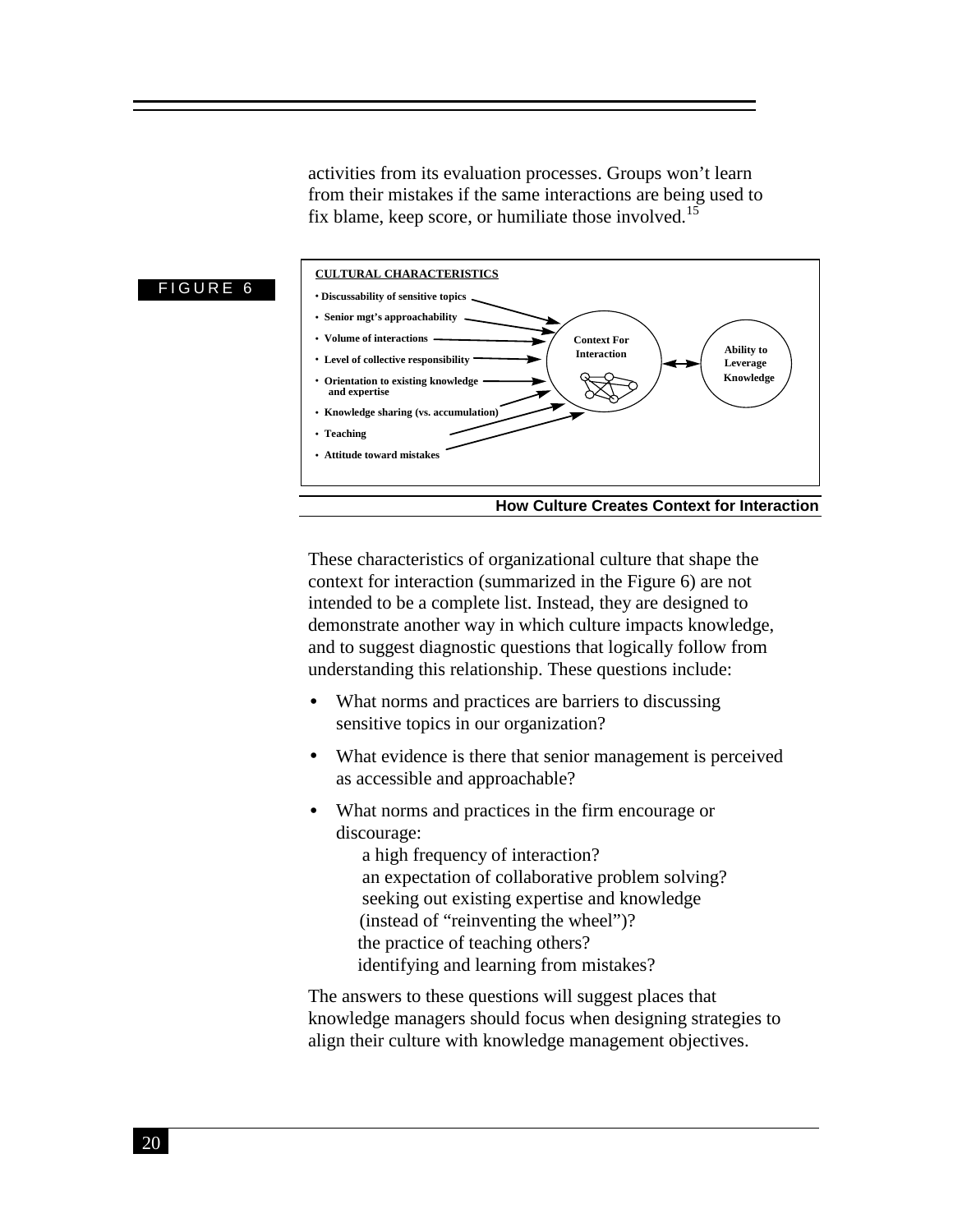

**IV. Culture Shapes the Organization's Reaction to New Knowledge**

## **Validating (or Rejecting) New Knowledge**

In the 1970s, Ford's market research produced "overwhelming evidence" that the minivan would be a huge success as a new product in the automobile market. However, Ford's executives, particularly in the finance department, refused to accept this new market knowledge, labeling the minivan concept as untested and risky. Chrysler, of course, went on to capture this major new market, with a product that essentially saved the floundering automaker.<sup>16</sup>



A firm's culture heavily shapes how new organizational knowledge is captured, legitimated (or rejected), and distributed throughout an organization (Figure 7). The dynamics of this process represent a special problem for companies today who are regularly confronted by competitive and technological changes that threaten their survival. Companies must be able to capture, validate, and distribute new knowledge fast enough to change strategic direction and resource allocations, if they are to prosper in turbulent competitive environments. In reality, some firms, such as Wal-Mart, Intel, and Motorola, appear more successful at this than others.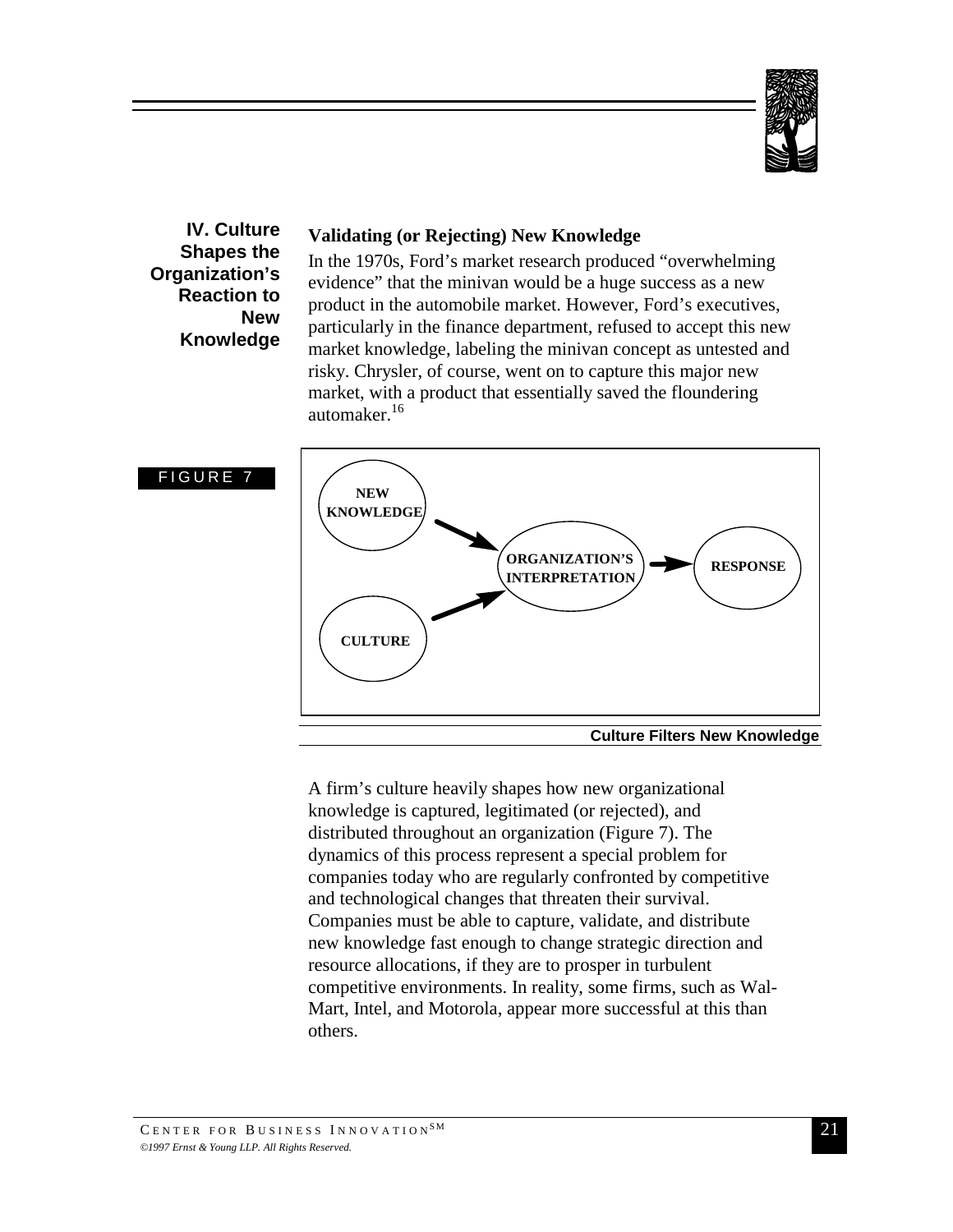The question for management is: What are the characteristics of a culture that will help a firm rapidly interpret and distribute new organizational knowledge to enhance decision making and performance? But before addressing this question, we must identify two faulty assumptions about knowledge that implicitly devalue how culture affects its integration into a firm.

#### **Faulty Assumptions**

*(1) New knowledge arrives in a firm as prepackaged and validated, and is accepted without discord.* This, of course, is not true. The Ford example shows how knowledge related to the external environment must be interpreted, debated, and formulated in a way that makes sense, given the firm's operating beliefs. In Ford's case, the culture allowed executives to dismiss discordant new knowledge as "untested," instead of at least exploring the uncertainties about the future of the auto market suggested by the research findings. Norms and practices shape the dynamics of how new knowledge is introduced and then validated, rejected, or co-opted $17$  by a firm.

*(2) An increase in knowledge, like an increase in information, reduces uncertainty and increases control.* In reality, one knowledge researcher notes, "Each new domain of knowledge appears simple from the distance of ignorance. The more we learn about a particular domain, the greater the number of uncertainties, doubts, questions, and complexities."18 The process of integrating new knowledge into the organization is shaped by existing norms and practices for dealing with the uncertainties and complexities actually created by increased levels of knowledge. For example, in the Ford case, the uncertainties created by market research supporting the minivan concept were, in part, discounted by a stronger financial subculture that valued less risky new products.

#### **Effective Knowledge-Oriented Cultures**

There are several characteristics evident in cultures that are more effective at integrating new knowledge.

*(1) Knowledge from the external environment is expected to be the starting point, not the end, of innovation?* When Chaparral Steel bought new rolling mill equipment designed to produce 8-inch slabs of steel, their assumption was that the performance of this new equipment could be improved. Indeed, through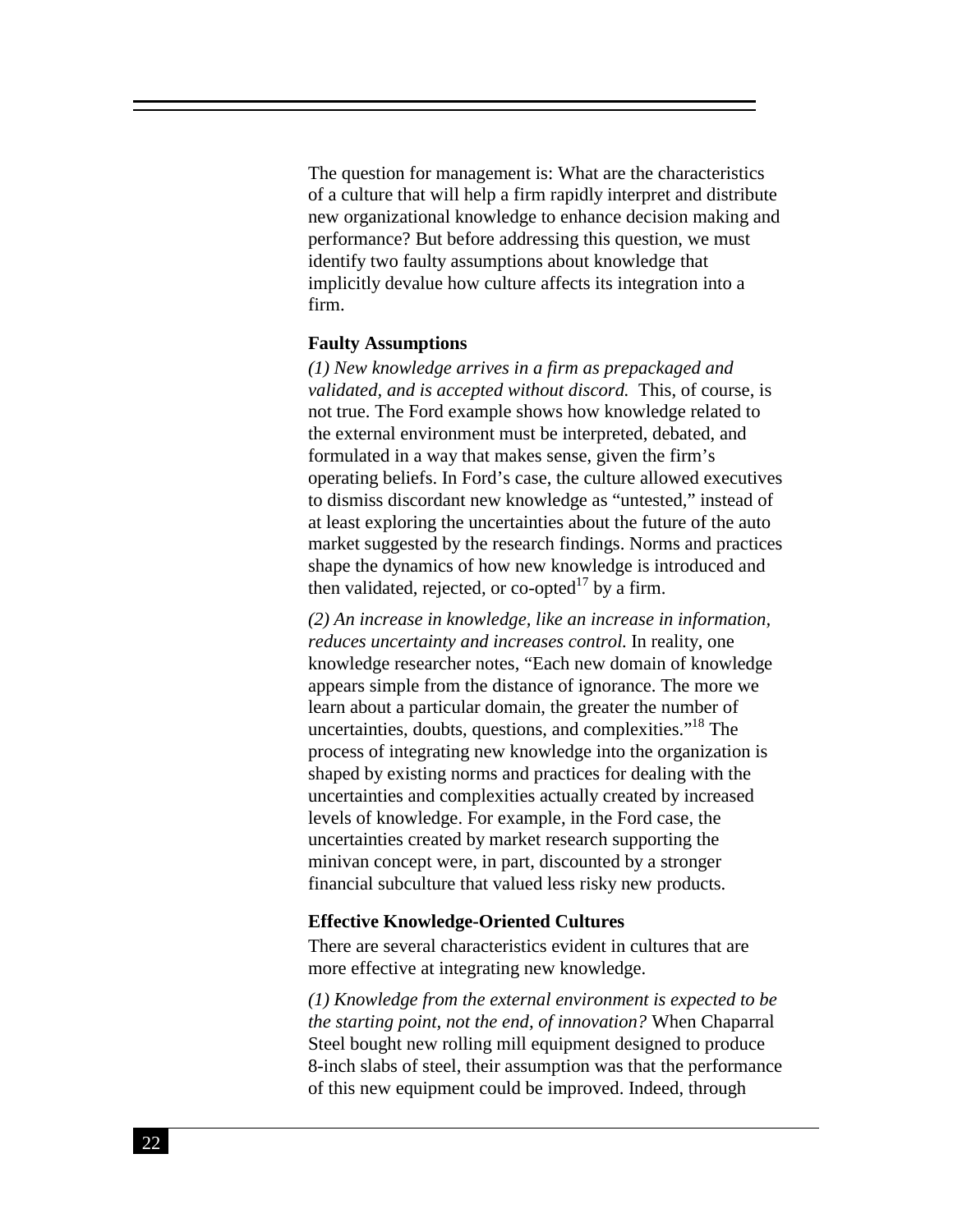

trial-and-error and continually pushing the technology's capabilities, the equipment was soon producing 14-inch slabs, a level of performance that led the supplier to try to buy back the new design. The norm at Chaparral is to *expect* to build on knowledge acquired from outside the organization, not simply to absorb it. Among the cultural practices that make this level of innovation possible are continual experimentation and quick-and-dirty prototyping. But most important is the attitude within the company that existing knowledge can and must be improved on if Chaparral is to remain competitive.

*(2) Intense debate is encouraged on key strategic issues with extensive internal and external inputs?* Intel's CEO Andy Grove sees this practice as a cornerstone of his company's culture, and a key reason why Intel has been able to adapt and prosper in the turbulent computer industry.<sup>19</sup>

Intel's ability to understand how it's computer memory chip business was being transformed was severely tested in the early 1980s. Input from the external environment was unmistakable. The Japanese were developing tremendous new capacity to manufacture memory chips. Their quality levels were better. They had major advantages in access to low-cost capital. And the industry was caught in a downward pricing spiral, so that Intel was losing money on chips. In retrospect, the obvious strategic decision was to get out of the memory chip business, given the knowledge of these events. But this external knowledge had to be interpreted through the firm's culture. In this case, Intel's identity was closely tied to memory chips, to the point where many employees couldn't imagine the company existing without manufacturing them.

To understand what the shifting realities of the marketplace meant for Intel, Grove orchestrated a broad-based, highlyemotional debate designed to engage the organization and clarify its strategic options. What the Intel culture labeled "constructive confrontation," Grove concedes is really "ferocious arguing with one another while remaining friends." This type of productive conflict is essential to reconcile disparate views on new ideas entering the firm and to generate new knowledge that will become the basis of action. Of course, executives like Grove recognize that not everyone in the firm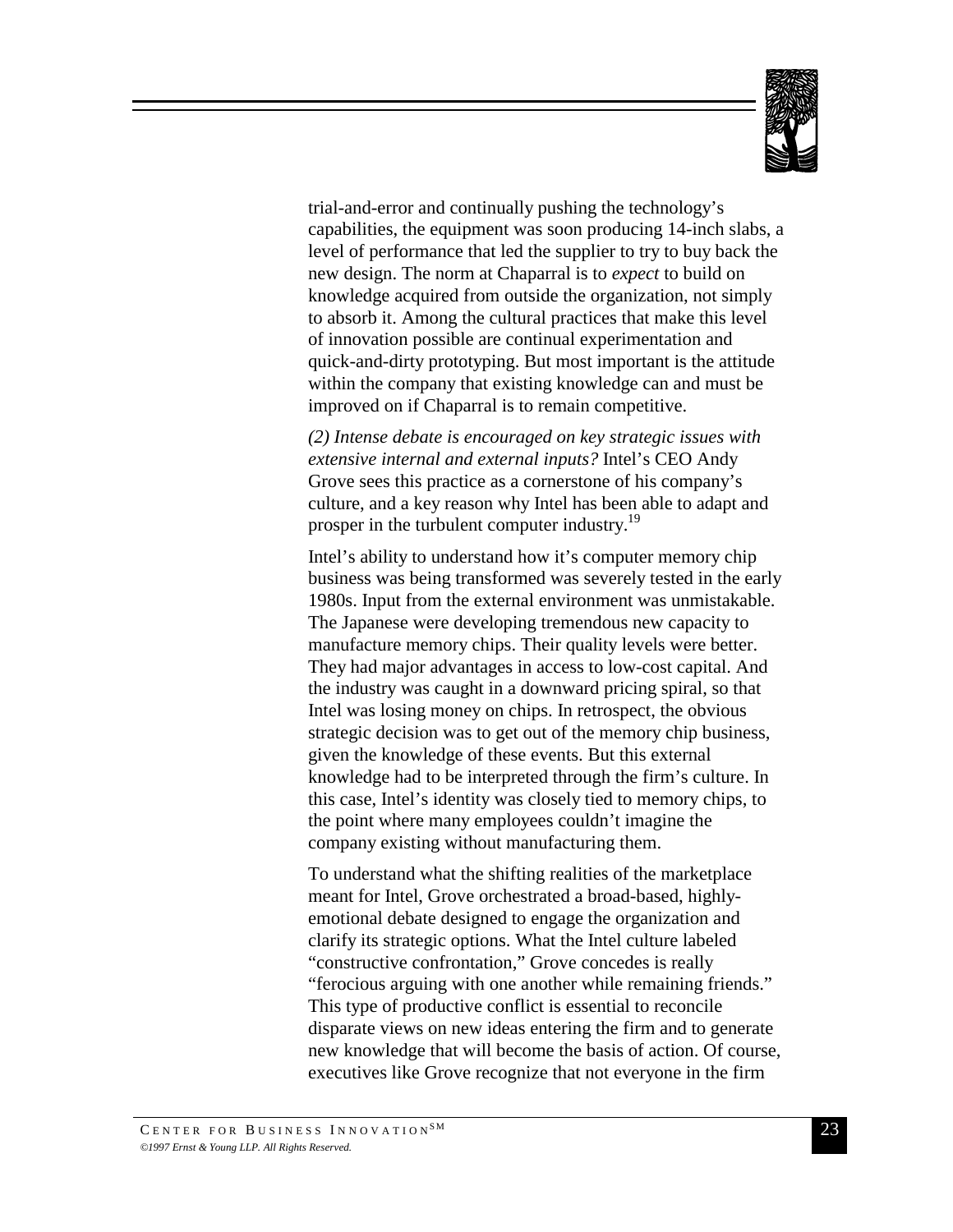will accept the perspective ultimately taken by senior management. But the process of engaging and listening to many views on an issue increases the likelihood of a better decision, and broader acceptance of an emerging organizational perspective.

*(3) High levels of participation are expected in capturing and debating knowledge related to important issues for the business.* Today, Buckman Labs has 50 percent of its employees regularly engaged with its customers in the belief that directly interacting with the market is the key to profitability. With a goal of 80 percent of its employees on the front-line, Buckman has created a huge natural network that feeds knowledge about customers into the company. Employees are expected to contribute to the knowledge bases maintained on all of the firm's customers.

Companies whose cultures are most effective at creating and integrating new knowledge into the organization have norms and practices that demand broad participation in knowledge gathering and distribution. At Chaparral Steel, visiting customers and suppliers is a standard practice for employees at all levels of the firm. "We send people who can best tell us what's going on — whoever they are," says one executive.<sup>20</sup> Cultures that encourage people to directly experience sources of problems, threats, and opportunities are more likely to convince their employees of the need for new thinking about a particular issue. $21$ 

*(4) Organizations find ways to challenge the existing assumptions and beliefs that shaped the firm's earlier successes.* At Intel, Grove found that the company's fundamental beliefs about memory chips were inhibiting its ability to accept the mounting evidence that it could no longer survive in a market where it had once been a major player. For an organization to question fundamental knowledge about its competitive environment or core technologies, it must learn how to diagnose and correct errors in its existing norms and practices. This form of double loop learning<sup>22</sup> allows firms to legitimate and apply new knowledge by questioning current assumptions. For example, to get out of the memory chip business and move full force into microprocessors, Intel had to abandon the practice of using memory chips as its technology driver, as well as the expectation that the company had to offer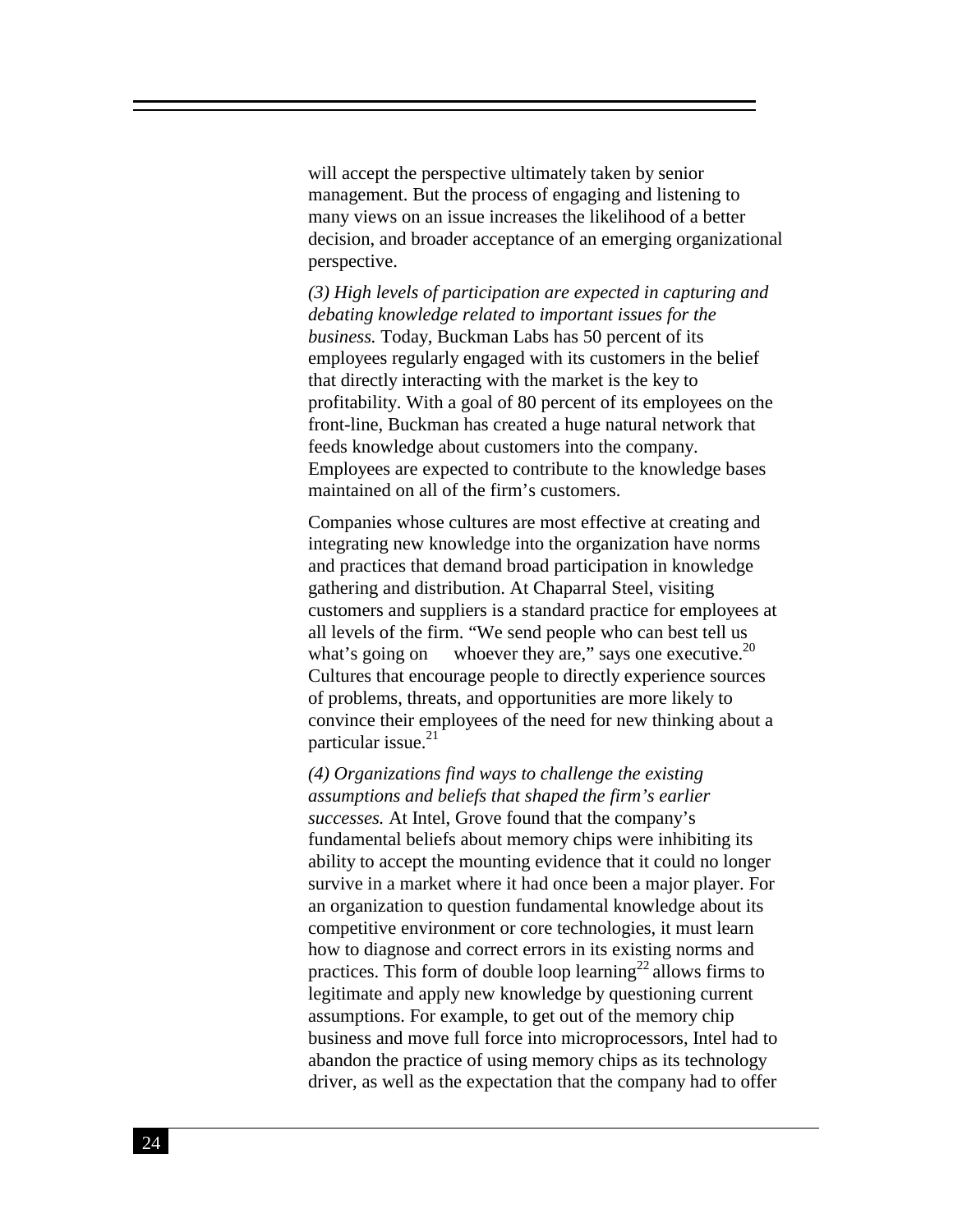

a "full product line" of memory chips, microprocessors, and other products to remain competitive.<sup>23</sup>

Questioning cultural beliefs and existing ways of working is a particularly difficult challenge for leadership, but it is usually a key step in creating new knowledge for the organization. One of the reasons Ford decided not to build a minivan, despite overwhelming support evident in its market research, was that Henry Ford himself objected to the use of costly new frontwheel drive technology. Intel's Andy Grove observes that if managers today are to accurately interpret the profound changes occurring in their competitive environments, they must "adopt an outsider's intellectual curiosity . . . unfettered by any emotional attachment to the past."<sup>24</sup>

It's hard to underestimate how difficult it is to achieve this type of detachment. And the reflection required to question existing norms and beliefs is even more at risk where "speed is god" and quick, decisive decision making is expected from managers. As with previous sections in this paper, we make no pretense about providing a complete list of the characteristics of cultures that support the development of new organizational knowledge around key strategic issues. Instead, our purpose is to demonstrate this relationship between culture and knowledge and to suggest diagnostic questions which include:

- Are there examples of important new knowledge that were ignored, discounted, or undiscovered by our firm that proved costly to the business? What norms and practices created this knowledge gap?
- Do we have norms and practices that lead employees to expect to build on and extend knowledge acquired from the external environment?
- How does our culture encourage or discourage intense debate on key strategic issues? How does conflict play a constructive or destructive role in our discussions? What norms and practices would support more constructive confrontations?
- How do our norms and practices encourage or discourage broad participation in capturing and debating knowledge critical to the business?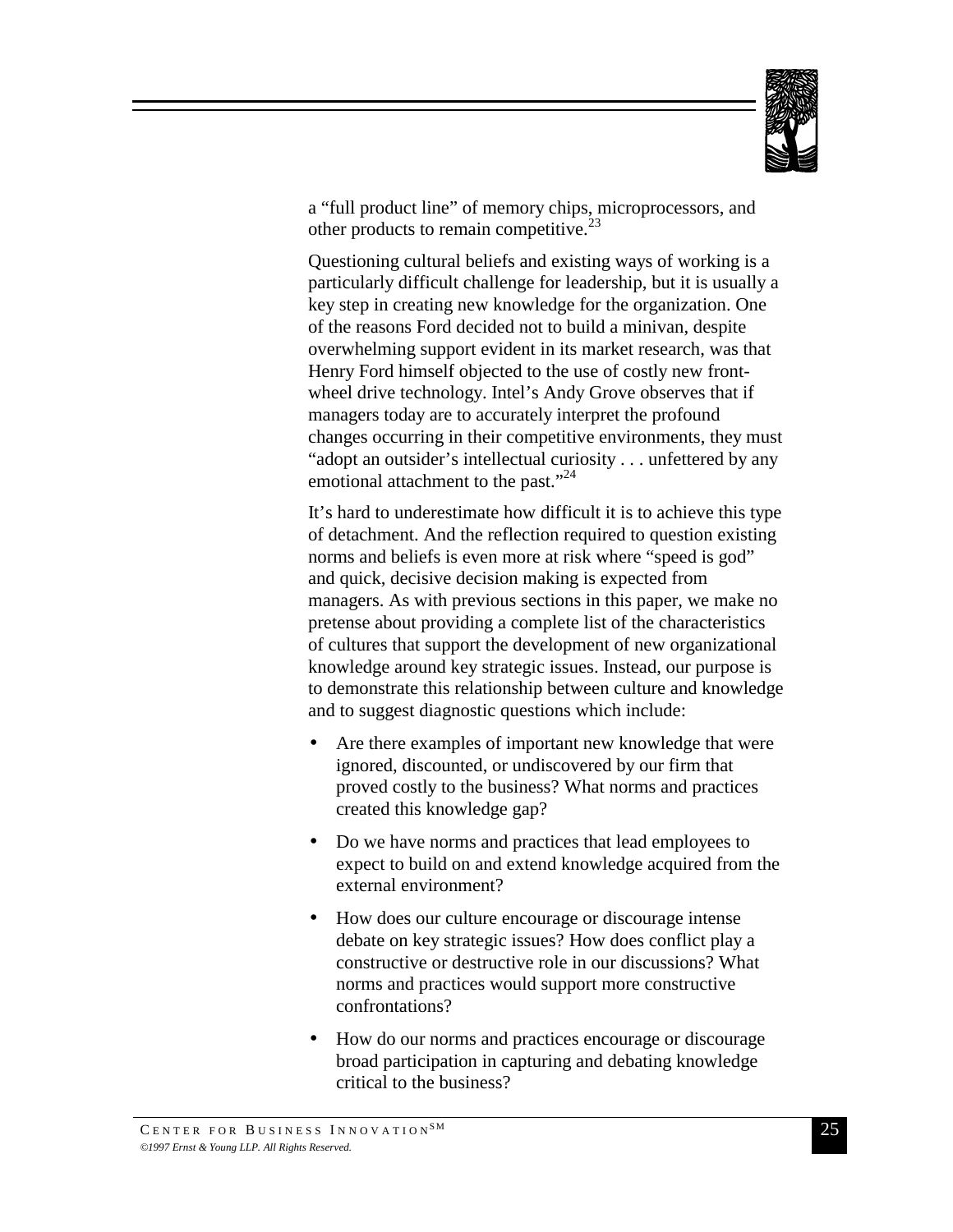• Do we have norms or practices that allow us to question fundamental assumptions and beliefs about our competitive environment, core technologies, and our culture itself? If not, can we establish practices to support this behavior?

These questions can help managers begin to explore how their own cultures help or hinder the integration of new knowledge into the firm. The answers will suggest areas that may need special attention from senior management, as part of an overall strategy to leverage knowledge more effectively.

**Conclusion** Managers need a conceptual framework of the links between culture and knowledge to design the interventions needed to create behaviors that will support their knowledge management objectives. The purpose of this paper has been to suggest four ways in which organizational culture influences behaviors central to knowledge creation, sharing, and use.

- Culture  $-$  and particularly subcultures  $-$  shape our assumptions about what knowledge is, and, hence, what knowledge is worth managing.
- Culture mediates the relationships between individual and organization-level knowledge.
- Culture creates the context for social interaction that ultimately determines the value an organization derives from knowledge.
- Culture shapes the processes by which *new* organizational knowledge – with its accompanying uncertainties – is captured, legitimated, and distributed.

Each way of conceptualizing the relationship between culture and knowledge provides a different lens for evaluating the fit between current behaviors and the organization's knowledge management objectives. And each of the four linkages suggests questions that can be used to assess different aspects of culture most likely to influence knowledge-related behaviors. This diagnosis is the critical first step in developing both a strategy and specific interventions to align the firm's culture in support of more effective knowledge use.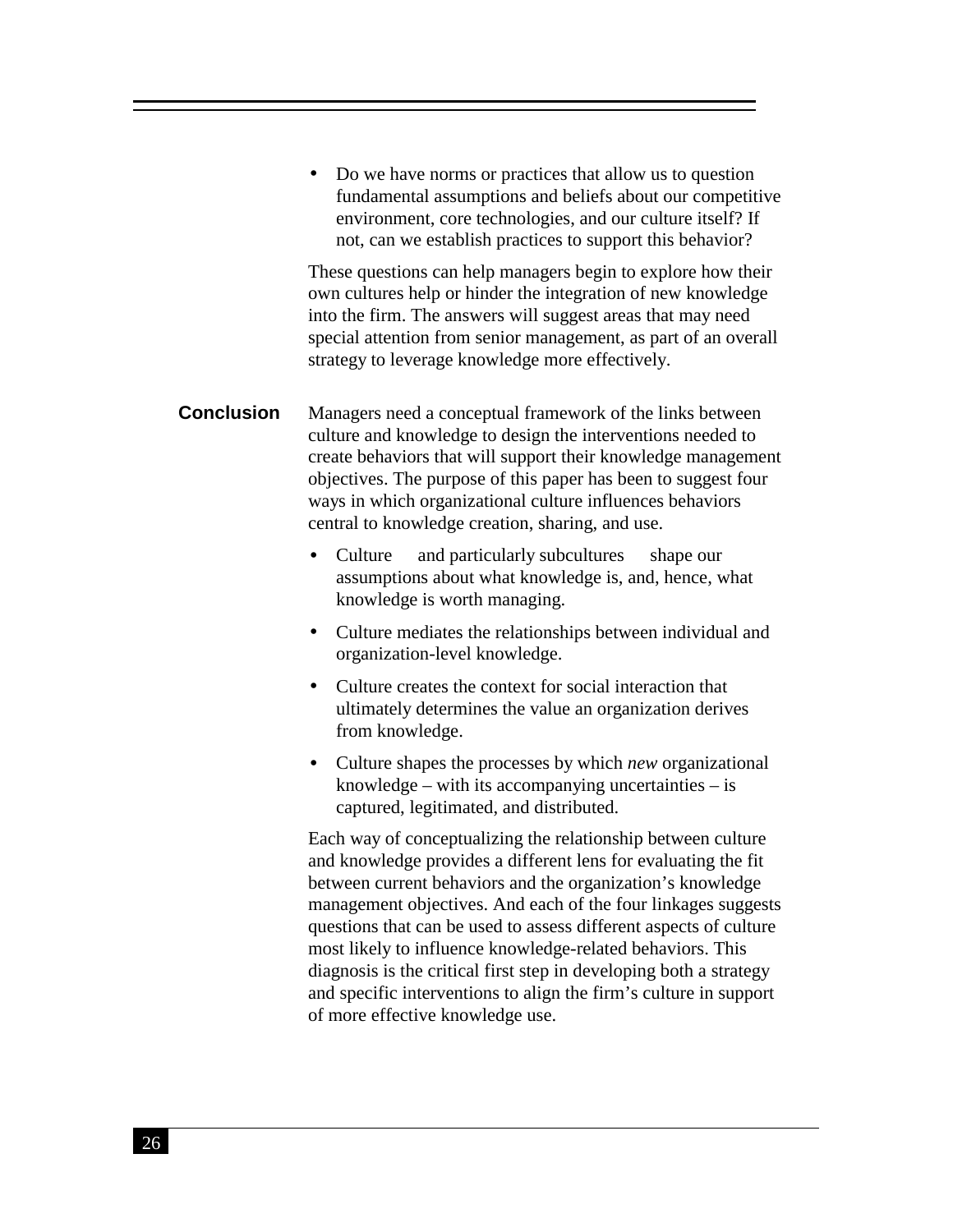

### **Endnotes**

 See Stewart, T.A., *Intellectual Capital*, New York: Doubleday, 1997; I. Nonaka and H. Takeuchi, *The Knowledge Creating Company*, New York: Oxford University Press, 1995; and S. Davis and J. Botkin, *The Monster Under the Bed*, New York: Simon & Schuster, 1994.

- 2 Rifkin, G., "Nothing But Net," *Fast Company* Magazine, June-July, 1996, p. 127.
- 3 Davenport, T.H., D.W. De Long, and M.C. Beers, "Building Successful Knowledge Management Projects," Working Paper, Ernst & Young's Center for Business Innovation, Boston, MA, January 1997.
- 4 A growing body of research shows that technology does not determine organizational behavior. Rather, technology is adapted into an organization in a way that reflects a kind of iterative dance where both technology and culture mutually shape each other. For more see S. R. Barley, "The Alignment of Technology and Structure Through Roles and Networks," *Administrative Science Quarterly*, (1990) v35, p. 61- 103; W.J. Orlikowski, "The Duality of Technology: Rethinking the Concept of Technology in Organizations," *Organization Science*, (1992) v3, p. 398-426; and W.E. Bijker et. al., *The Social Construction of Technological Systems*, Cambridge, MA: MIT Press, 1987.
- 5 Orlikowski, W.O., "Learning from Notes: Organizational Issues in Groupware Implementation," in *Knowledge Management Tools*, R.L. Ruggles (ed.), Boston: Butterworth-Heinemann, 1997.
- 6 For more on the explicit/tacit knowledge distinction, see Nonaka, I., "A Dynamic Theory of Organizational Knowledge Creation," *Organization Science*, v5 n1, February 1994:14-37; S.D.N. Cook and J. Seely Brown, "Bridging Epistemologies: The Generative Dance Between Organizational Knowledge and Organizational Knowing," January 1996 unpublished paper, Xerox PARC, Palo Alto, CA; M. Polanyi, *The Tacit Dimension*, Magnolia, MA: Peter Smith, 1983 [orig pub. 1966].
- 7 See *The Cultures of Work Organizations* by H.M. Trice and J.M. Beyer, Englewood Cliffs, NJ: Prentice Hall, 1993, for a thorough review of research on organizational culture.
- 8 Trice and Beyer, 1993, provided material for defining "subcultures;" also see "Three Cultures of Management: The Key to Organizational Learning" by E.H. Schein, *Sloan Management Review*, (Fall 1996):9- 20, for an excellent discussion of the role of subcultures as a barrier to improving organizational effectiveness.
- 9 Brian Pentland argues this case convincingly in "Information Systems and Organizational Learning: The Social Epistemology of Organizational Knowledge Systems*," Accounting, Management, and Information Technologies* (1995) v5n1:1-22.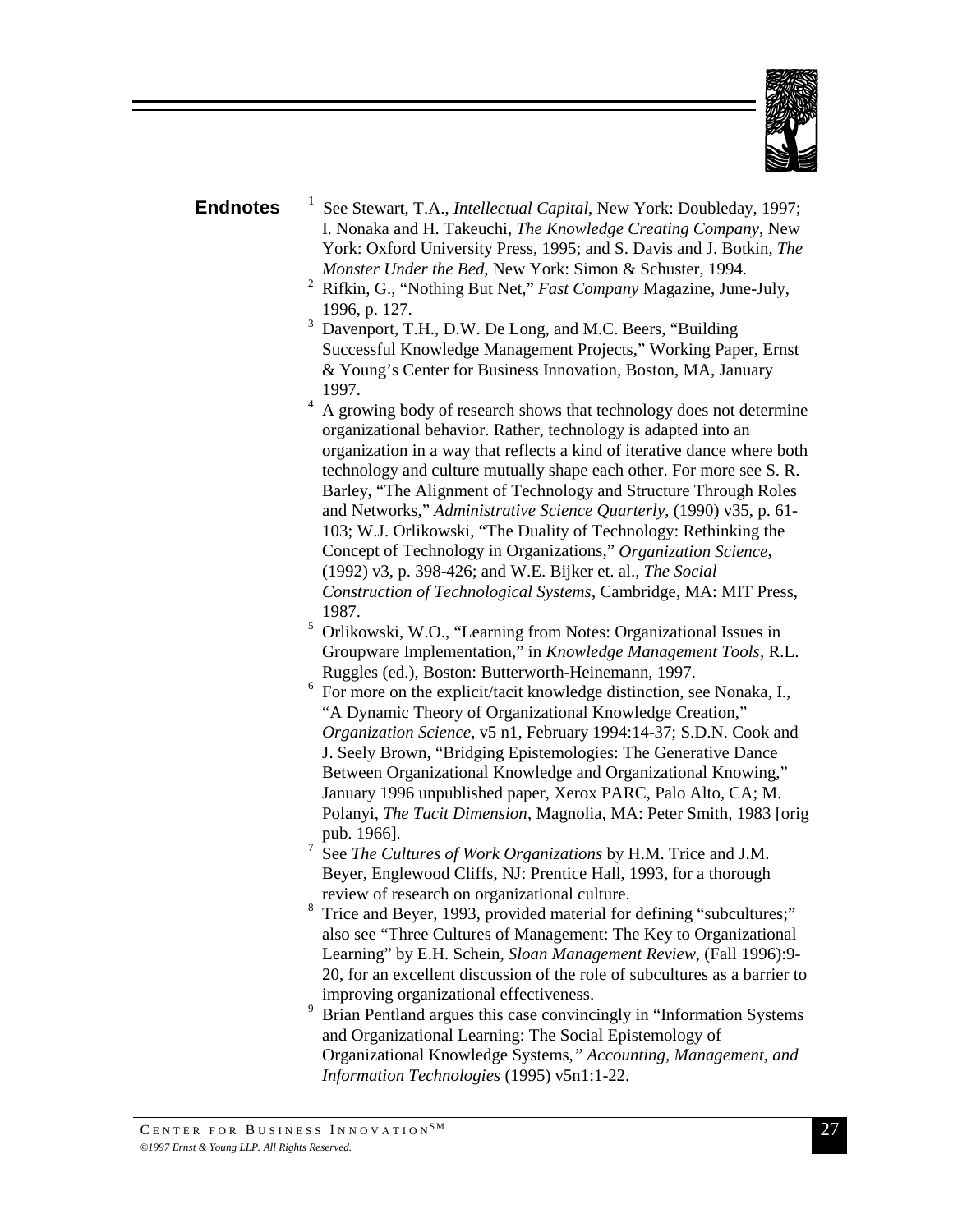- <sup>10</sup> Rifkin, G., 1996.
- $11$  Details about the Chaparral culture are taken from Dorothy Leonard-Barton's research on the company, which is summarized in *Wellsprings of Knowledge*, Boston: Harvard Business School Press, 1995.
- 12 Rifkin, G., 1996, p. 127.
- $13$  Leonard-Barton, 1995, p. 10.
- $14$  See "Breaking the Functional Mind-Set in Process Organizations," by A. Majchrzak and Q. Wang, *Harvard Business Review*, September/October 1996, for excellent insights into how companies are effectively creating collaborative cultures.
- 15 Sullivan, G. R. and M.V. Harper, *Hope is Not a Method*, New York: Times Books, 1996.
- 16 Barabba, V. P., *Meeting of the Minds: Creating the Market-Based Enterprise*, Boston: Harvard Business School Press, 1995.
- $17$  In some cases, powerful elements of the organization will appear to embrace new knowledge or ideas, espousing their importance for the firm, but a subsequent examination of behaviors reveals absolutely no change from before the new knowledge was supposedly accepted.
- <sup>18</sup> Meacham, J.A., "Wisdom and the Context of Knowledge: Knowing that One Doesn't Know," *Contributions to Human Development*, Vol. 8, Kuhn, D. and J.A. Meacham (eds.), New York: S. Karger, 1983, p. 120.
- 19 Insight's into Intel's culture are taken from *Only the Paranoid Survive* by Andy Grove, New York: Doubleday, 1996, and from Grove's recent speeches available through the Internet on Intel's home page.
- <sup>20</sup> Preuss, G., "Chaparral Steel: Rapid Product and Process Development," Case Study 9-692-018, Boston: Harvard Business School Publishing Division, 1994.
- <sup>21</sup> This idea is adapted from A.H. Van de Ven, "Central Problems in the Management of Innovation," *Management Science* (May 1986) v32 n5: p. 590-607.
- 22 Argyris, C., *Reasoning, Learning, and Action*, San Francisco: Jossey-Bass, 1982.
- <sup>23</sup> Grove, A., 1996.
- $^{24}$  Grove, A, p, 93.